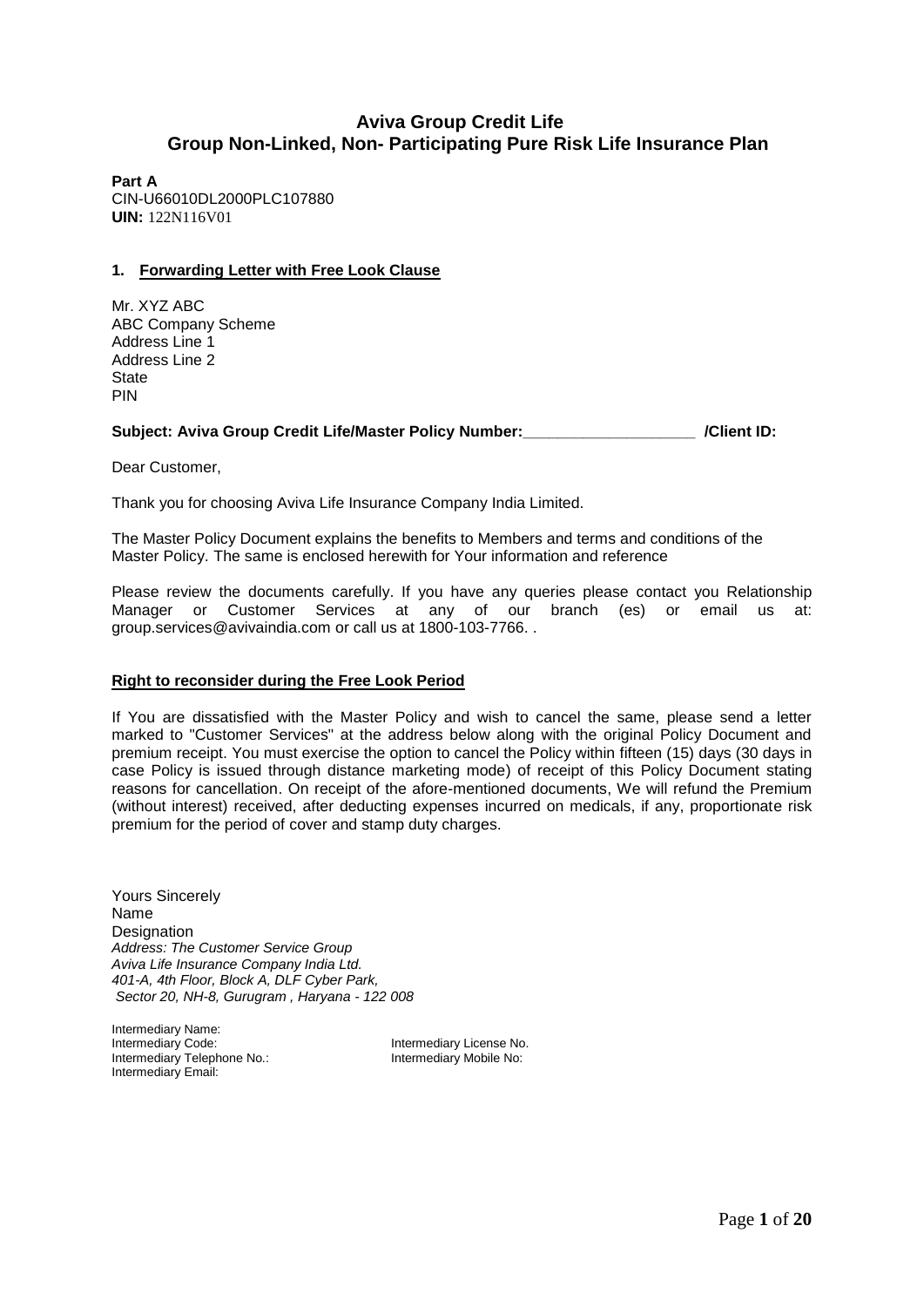# **2. Policy Preamble**

This Master Policy Document evidences the contract of insurance between You and Us. Your Proposal Form is the basis of the insurance provided by Us. We will provide the benefits set out in this Master Policy subject to its terms and conditions.

# **3. Policy Schedule**

## **Schedule**

This Schedule forms and be read an integral part of the Master Policy Document.

| 1. Master Policy Details                                                                                                                                                                                                                                                                                                                                                                                                                               |                                                                         |  |  |  |
|--------------------------------------------------------------------------------------------------------------------------------------------------------------------------------------------------------------------------------------------------------------------------------------------------------------------------------------------------------------------------------------------------------------------------------------------------------|-------------------------------------------------------------------------|--|--|--|
| Master Policy No:                                                                                                                                                                                                                                                                                                                                                                                                                                      |                                                                         |  |  |  |
| Plan Name:                                                                                                                                                                                                                                                                                                                                                                                                                                             | Aviva Group Credit Life                                                 |  |  |  |
| UIN:                                                                                                                                                                                                                                                                                                                                                                                                                                                   | 122N116V01                                                              |  |  |  |
| Plan Type:                                                                                                                                                                                                                                                                                                                                                                                                                                             | A Group Non-Linked, Non- Participating Pure<br>Risk Life Insurance Plan |  |  |  |
| Plan Code:                                                                                                                                                                                                                                                                                                                                                                                                                                             |                                                                         |  |  |  |
| Name of the Scheme, if any:                                                                                                                                                                                                                                                                                                                                                                                                                            |                                                                         |  |  |  |
| Type of group, if any:                                                                                                                                                                                                                                                                                                                                                                                                                                 |                                                                         |  |  |  |
| Name of the Master Policyholder:                                                                                                                                                                                                                                                                                                                                                                                                                       |                                                                         |  |  |  |
| Address of the Master Policyholder:                                                                                                                                                                                                                                                                                                                                                                                                                    |                                                                         |  |  |  |
| Contact No.                                                                                                                                                                                                                                                                                                                                                                                                                                            |                                                                         |  |  |  |
| Email Id:                                                                                                                                                                                                                                                                                                                                                                                                                                              |                                                                         |  |  |  |
| <b>2. Insurance Details</b>                                                                                                                                                                                                                                                                                                                                                                                                                            |                                                                         |  |  |  |
| <b>Policy Commencement Date:</b>                                                                                                                                                                                                                                                                                                                                                                                                                       |                                                                         |  |  |  |
| Plan Option:                                                                                                                                                                                                                                                                                                                                                                                                                                           |                                                                         |  |  |  |
| <b>Cover Basis</b>                                                                                                                                                                                                                                                                                                                                                                                                                                     |                                                                         |  |  |  |
| Number of Members (at Policy Commencement Date)*:                                                                                                                                                                                                                                                                                                                                                                                                      |                                                                         |  |  |  |
| Total Sum Assured for the group Scheme (at Policy                                                                                                                                                                                                                                                                                                                                                                                                      |                                                                         |  |  |  |
| Commencement Date):                                                                                                                                                                                                                                                                                                                                                                                                                                    |                                                                         |  |  |  |
| <b>Sum Assured Criteria</b>                                                                                                                                                                                                                                                                                                                                                                                                                            |                                                                         |  |  |  |
| Type of Premium                                                                                                                                                                                                                                                                                                                                                                                                                                        |                                                                         |  |  |  |
| Mode/frequency of Premium payment                                                                                                                                                                                                                                                                                                                                                                                                                      |                                                                         |  |  |  |
| <b>Premium Due Date</b>                                                                                                                                                                                                                                                                                                                                                                                                                                |                                                                         |  |  |  |
| Premium paid(at Policy Commencement Date)                                                                                                                                                                                                                                                                                                                                                                                                              | Rs.                                                                     |  |  |  |
| Tax/cess amount**:                                                                                                                                                                                                                                                                                                                                                                                                                                     |                                                                         |  |  |  |
| Total amount:                                                                                                                                                                                                                                                                                                                                                                                                                                          |                                                                         |  |  |  |
| 3. Any Special Conditions:                                                                                                                                                                                                                                                                                                                                                                                                                             |                                                                         |  |  |  |
| 4. Endorsements, if any:                                                                                                                                                                                                                                                                                                                                                                                                                               |                                                                         |  |  |  |
| * The number of Member will keep changing basis the details provided by the Master Policyholder at<br>agreed frequency with Us.<br>** Tax, cess and any other applicable taxes will be payable by You at the prevailing rates. Tax laws are<br>subject to change and You will be responsible to pay or bear any new or additional tax/levy or any changed<br>amount of applicable tax, charge or levy imposed on the premium by a competent authority. |                                                                         |  |  |  |
| <b>Our Address:</b>                                                                                                                                                                                                                                                                                                                                                                                                                                    |                                                                         |  |  |  |
| Aviva Life Insurance Company India Ltd 401-A, 4th Floor, Block A, DLF Cyber Park, Sector 20, NH-8,                                                                                                                                                                                                                                                                                                                                                     |                                                                         |  |  |  |

Gurugram , Haryana - 122 008

 Authorised Signatory: Date: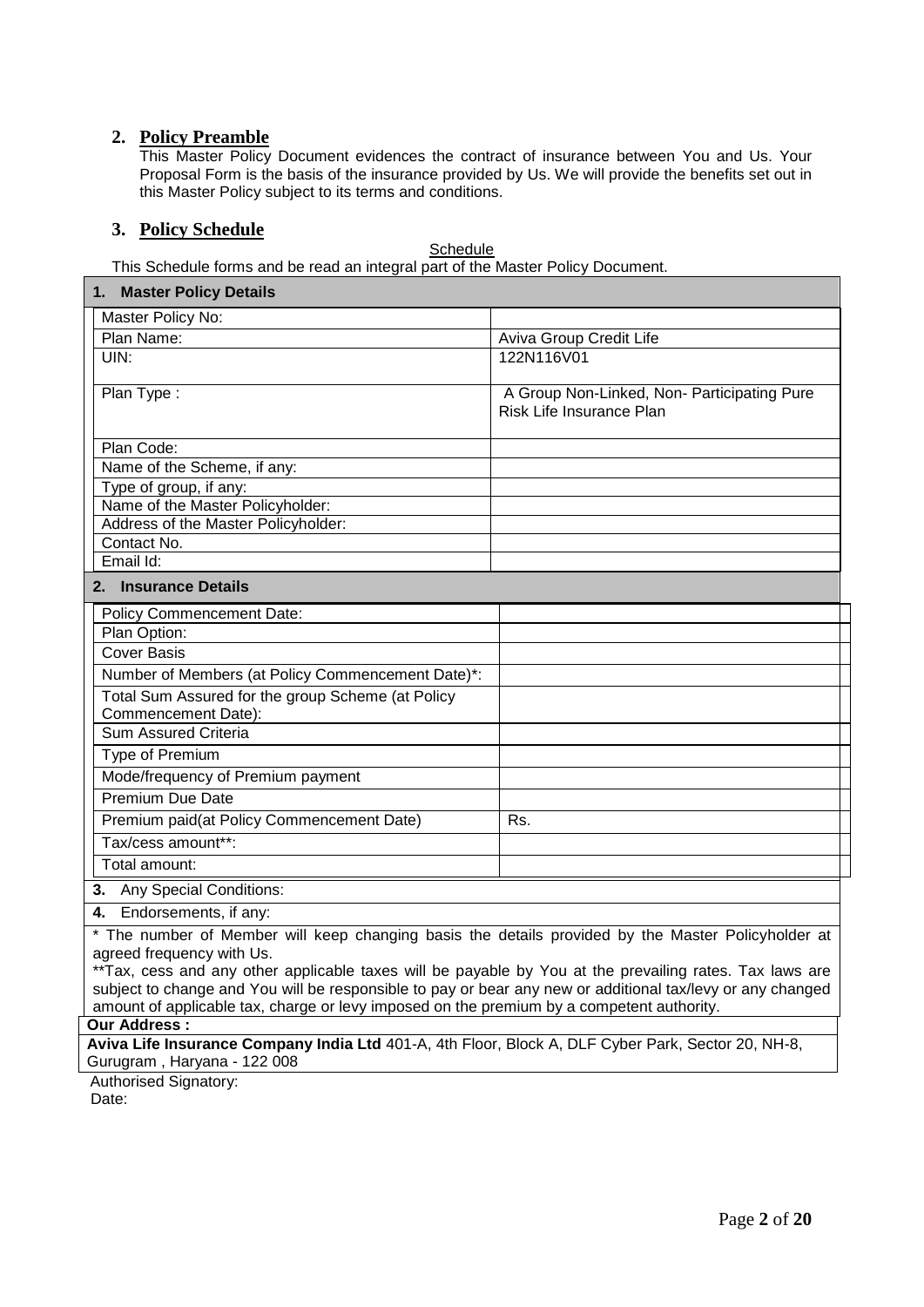# **Part B**

## **A. Definitions**

The following words or phrases have the meanings given to them below wherever they appear in the Master Policy Document:

- 1. **Accident** means sudden, unforeseen and involuntary event caused by external, visible and violent means.
- 2. **Accidental Total Permanent Disability Benefit** means the amount payable on the diagnosis of the Member to be suffering from Accidental Total Permanent Disability which is payable in accordance with Part C.
- 3. **Age** means a Member's age on his last birthday as specified in the Register of Members.
- 4. **Certificate of Insurance or COI** means the certificate We issue to a Member to confirm his coverage under the Master Policy.
- 5. **Claimant** means Nominee or assignee or Appointee (if Nominee is less than 18 years of age) and where there is none, the person/s named in Member's will or Member's legal heirs, as the case may be.
- 6. **Cover Commencement Date** means the Member Effective Date.
- 7. **Cover End Date** means the date on which the Member's cover ends as specified in Schedule of COI.
- 8. **Cover Term** means the period from the Cover Commencement Date till the Cover End Date.
- 9. **Death Benefit** means the amount payable by Us to the Claimant in accordance with Part C.
- 10. **Death Sum Assured** means the Sum Assured.
- 11. **Grace Period** means a period of fifteen (15) days if the premium frequency is monthly and thirty (30) days for all other premium frequencies, commencing from the date on which the Limited Premium was due.
- 12. **IRDA of India or IRDAI** means Insurance Regulatory and Development Authority of India established under the IRDA Act, 1999, as amended from time to time.
- 13. **Injury** means accidental physical bodily harm excluding illness or disease solely and directly caused by external, violent, visible and evident means .which is verified and certified by a Medical Practitioner.
- 14. **Joint Life-First Death Basis** means in case of joint life cover, both the Members shall be jointly insured for 100% of the Sum Assured
- 15. **Joint Life-Each Life Basis** means, in case of joint life cover, each of the Member shall be insured up to his respective share of loan as mentioned in the Membership Enrolment Form.
- 16. **Master Policy Document** means the arrangements established by this Master Policy and includes, the Proposal Form, the Schedule, the COI and any additional statements or documents provided to Us by You in respect of the Proposal Form and any endorsements issued by Us.
- 17. **Master Policy** means the contract of insurance entered into between You and Us as evidenced by this Master Policy Document.
- 18. **Medical Practitioner** means a person who holds a valid registration from the Medical Council of any state of India or Medical Council of India or Council for Indian Medicine or for Homeopathy setup by the Government of India or a State Government and is thereby entitled to practice medicine within its jurisdiction and is acting within the scope and jurisdiction of his license. Medical Practitioner shall not include:
	- i. the Member's spouse, father (including step father), mother (including step mother), son (including step son), son's wife, daughter (including step daughter), daughter's husband, brother (including step brother) and sister (including step sister), or;
	- ii. the Member
- 19. **Member** means a person who meets the eligibility criteria specified in Part F and, whose name has been recorded in the Register of Members and to whom We have issued a Certificate of Insurance.
- 20. **Member Effective Date** means the date last entered in the Register of Members upon which the Member's insurance cover under this Master Policy commenced.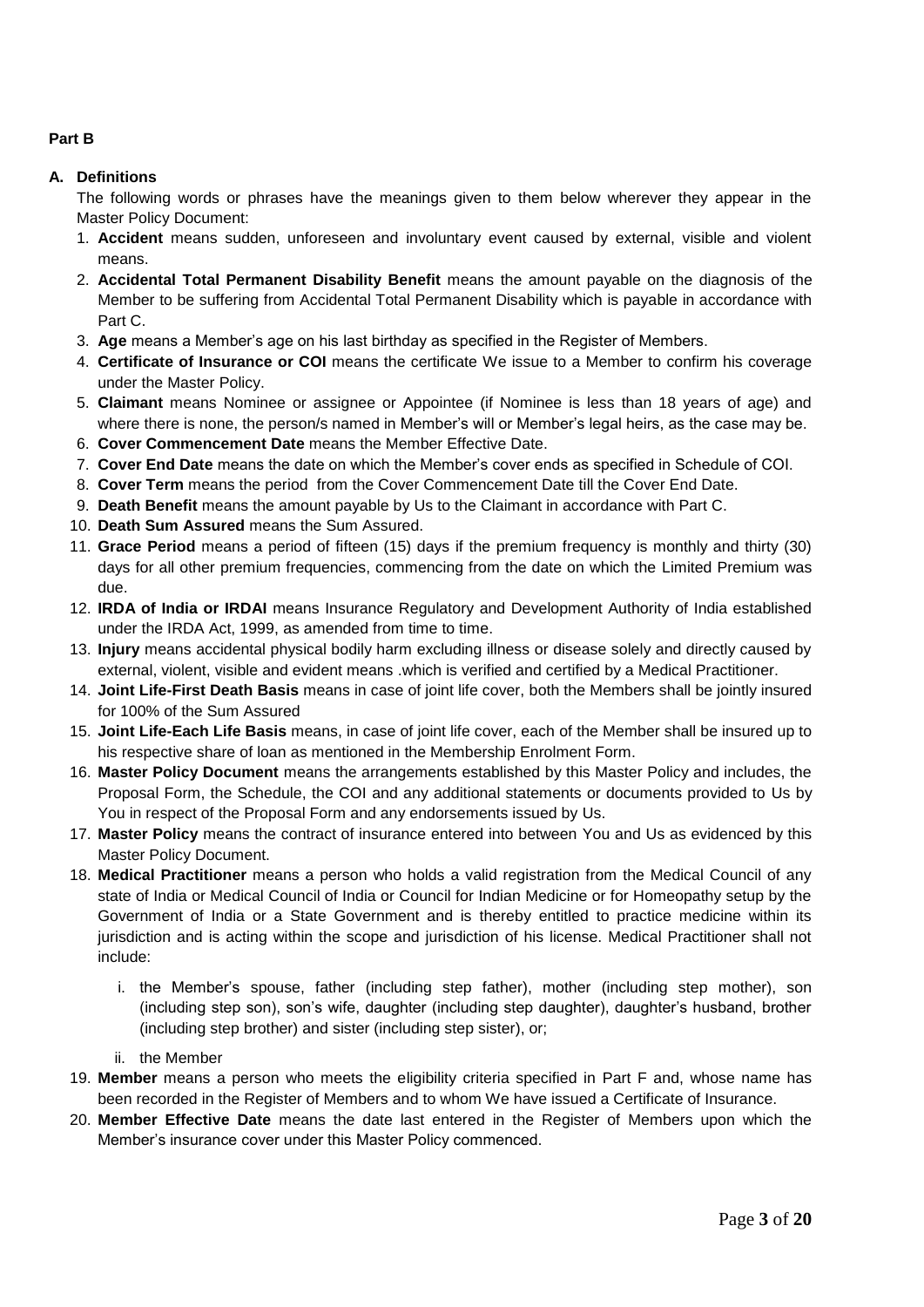- 21. **Moratorium Period** means the period during which the Member (borrower) is not required to make payments towards the repayment of loan.
- 22. **Nominee** means the person named in the Register of Members in respect of each Member, who has been nominated in accordance with Section 39 of Insurance Act, 1938, as amended from time to time.
- 23. **Plan Option** means the Plan Option taken by You as is specified in the Schedule
- 24. **Policy Anniversary** means the annual anniversary of the Policy Commencement Date.
- 25. **Policy Commencement Date** means the date specified in the Schedule on which this Master Policy commences.
- 26. **Policy Year** means a period of twelve (12) months commencing from the Policy Commencement Date or any Policy Anniversary.
- 27. **Limited Premium** means the amount payable by the Member at the Cover Commencement Date and at each Premium Due Date to keep his Certificate of Insurance in force and effect. This includes the extra premium but is exclusive of the applicable taxes.
- 28. **Single Premium** means the amount payable by a Member on or before the Cover Commencement Date where only one premium is required to be paid. This includes the extra premium but is exclusive of the applicable taxes.
- 29. **Premium Due Date** means the date specified in the Certificate of Insurance by which the Limited Premium should be received by Us from the Member through You to keep his cover in force and in effect.
- 30. **Premium Payment Term** means the period specified in the Certificate of Insurance during which the Limited Premium is payable.
- 31. **Proposal Form** means the signed, completed and dated proposal form submitted by You to Us, including any declarations and statements annexed to it or submitted to Us in connection with the proposal for obtaining insurance cover under this Master Policy.
- 32. **Register of Members** means a register maintained by You containing details of each Member and updated from time to time, which is deemed to be incorporated in and forms part of this Master Policy.
- 33. **Regulated Entities** means (i) Reserve Bank of India Regulated Scheduled Commercial Banks (including Cooperative Banks)(ii) Non Banking Financial Institutions duly registered with RBI (iii) National Housing Bank (NHB) regulated Housing Finance Companies (iv) National Housing Development Finance Corporation (NMDFC) and its State Channelizing Agencies (v) Small Finance Banks regulated by RBI (vi) any other entity which IRDAI may notify from time to time.
- 34. **Revival** means revival of the Member's cover which has been discontinued due to non-payment of the due Limited Premiums as per the Master Policy terms.
- 35. **Revival Period** means a period of five (05) years from the date of the first unpaid instalment of Limited Premium.
- 36. **Schedule** means the schedule (including any endorsements) We have issued in connection with this Master Policy, and, if more than one, then the latest in time.
- 37. **Schedule of COI** means the schedule (including any endorsements) We have issued in connection with a Member's COI, and, if more than one, then the latest in time.
- 38. **Sum Assured** means the amount stated in the Certificate of Insurance.
- 39. **Surrender** means the voluntary termination of the Master Policy by You, subject to the terms and conditions governing the Policy.
- 40. **Surrender Value** means the amount payable, if any, that becomes payable in case of Surrender of the Certificate of Insurance
- 41. **Terminal Illness** means an advanced or rapidly progressing incurable and un-correctable medical condition which in the opinion of two (2) independent Medical Practitioners specializing in treatment of such illness, certifies that the illness is expected to lead to death of the Member within 6 months of the date of diagnosis of the Terminal Illness. Both the Member and Us reserve the right for an independent assessment of the Terminal Illness.
- 42. **Terminal Illness Benefit** means the amount equivalent to six equated monthly instalments of the loan payable on the diagnosis of Terminal Illness which is payable in accordance with Part C.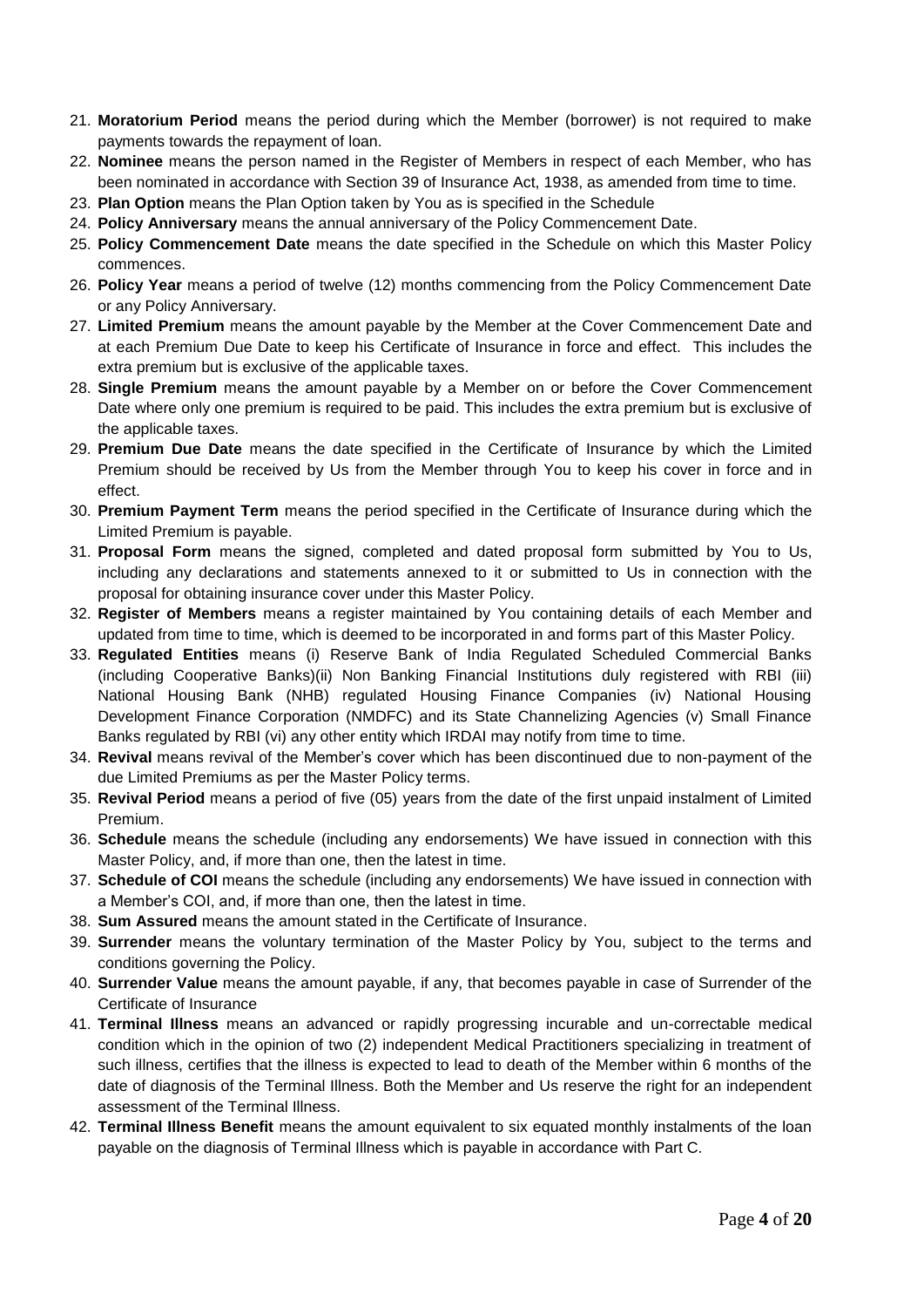- 43. **Accidental Total Permanent Disability** Member shall be regarded as totally and permanently disabled due to Accident resulting in:
	- (i) the total and permanent loss of use of both hands or both feet or sight in both eyes or a combination of any two; or
	- (ii) is unable to perform (whether aided or unaided) at least 3 of the following 6 "Activities of Daily Living":
		- Washing the ability to wash in the bath or shower (including getting into and out of the bath or shower) or wash satisfactorily by other means;
		- Dressing the ability to put on, take off, secure and unfasten all garments and, as appropriate, any braces, artificial limbs or other surgical appliances;
		- Transferring- the ability to move from a bed to an upright chair or wheelchair and vice versa;
		- Mobility the ability to move indoors from room to room on level surfaces.
		- Toileting the ability to use the lavatory or otherwise manage bowel and bladder functions so as to maintain a satisfactory level of personal hygiene.
		- Feeding the ability to feed oneself once food has been prepared and made available.
- 44. **We, Us** or **Our** means the Aviva Life Insurance Company India Limited.
- 45. **You** or **Your** or the **Master Policyholder** means the person named in the Schedule who has concluded this Master Policy with Us.

### **B. Interpretation**

In this Master Policy, where appropriate, references to the singular include references to the plural, references to a gender include the other gender and references to any statutory enactment includes any subsequent amendment to that enactment and reference to days means calendar days only. In case of any conflict in the provisions of this Master Policy Document and Certificate of Insurance, the provisions of this Master Policy Document shall prevail.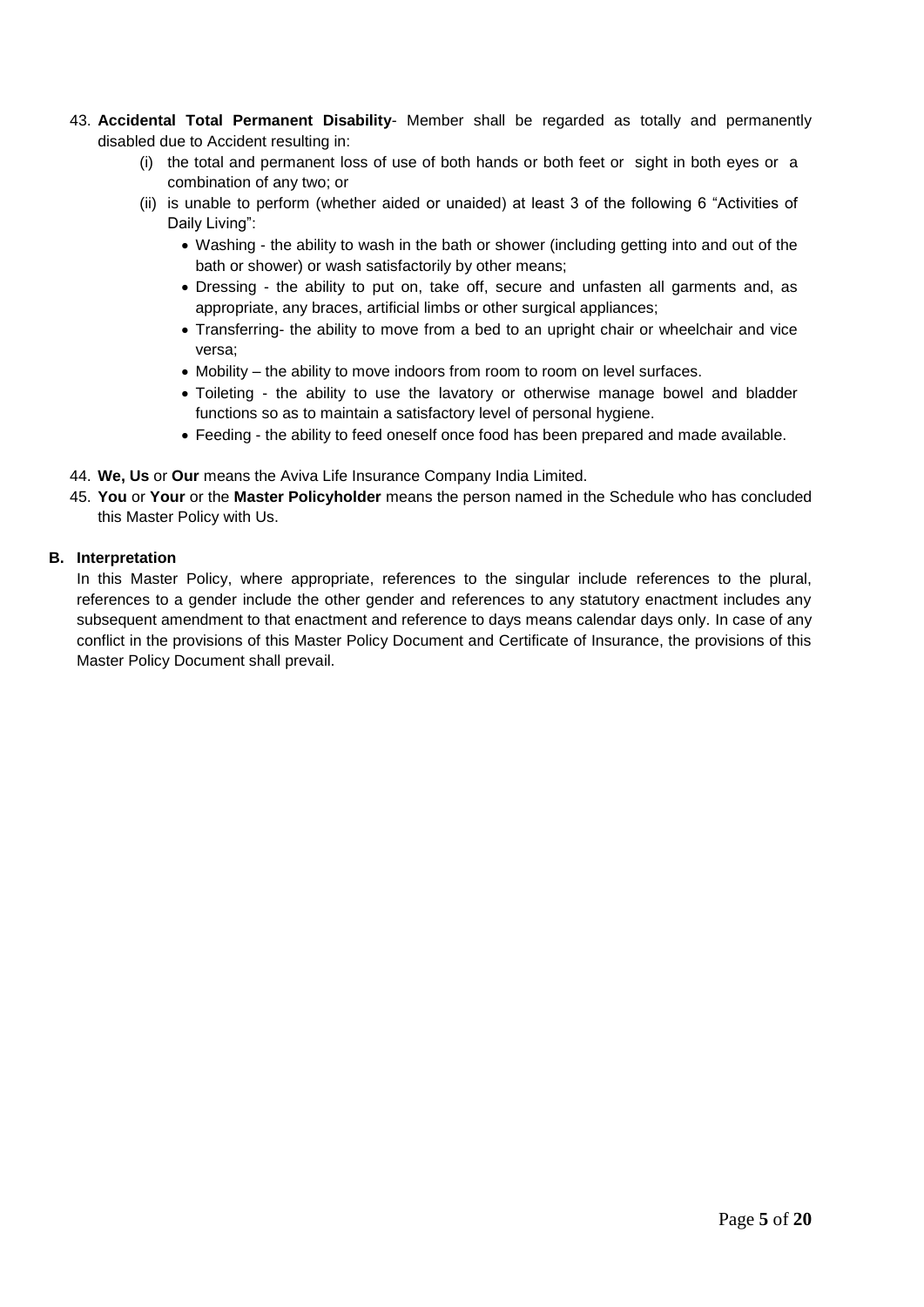# **PART C**

- **1. 1. Types of Sum Assured** The Sum Assured Criteria selected by You cannot be changed after issuance of this Master Policy.
	- i. Flat Sum Assured- Sum Assured shall remain unchanged during the entire Cover Term.
	- ii. Reducing Sum Assured- Sum Assured shall reduce on monthly basis as per the COI.
	- iii. Reducing Sum Assured with flat cover during Moratorium Period-. Under this the Sum Assured shall remain unchanged uptill the Moratorium Period, and at the end of the Moratorium Period it shall reduce on a monthly basis as per the COI.
	- iv. Reducing Sum Assured with increasing cover during Moratorium Period Under this the Sum Assured shall increase to the extent of the outstanding interest (this has to be specified by You at the time of Policy Commencement Date) during Moratorium Period and upon completion of this period it shall keep reducing on monthly basis as per the COI.

#### **2. Benefits Payable under Plan Options:**

The benefits available under different Plan Options are described below. You cannot select more than one option and the Plan Option selected by You cannot be changed after issuance of this Master Policy. The benefits shall be payable by Us only if We have received the Single Premium/all the due Limited Premiums and taxes.

#### **Option-A: Death Cover with inbuilt Terminal Illness:**

Under this Plan Option We shall pay as per following table, upon the acceptance of the claim by Us:

| SINGLE<br>LIFE    | Death Benefit                   |                                              | In case of death of the Member the Death Sum Assured as per COI shall be payable.<br>However, in case of death of the Member after payment of Terminal Illness Benefit<br>the remaining amount of Death Sum Assured shall be payable.                                                                                                 |  |
|-------------------|---------------------------------|----------------------------------------------|---------------------------------------------------------------------------------------------------------------------------------------------------------------------------------------------------------------------------------------------------------------------------------------------------------------------------------------|--|
|                   | <b>Terminal Illness Benefit</b> |                                              | In case the Member is diagnosed with Terminal Illness, We shall pay the Terminal<br>Illness Benefit                                                                                                                                                                                                                                   |  |
| <b>JOINT LIFE</b> | First<br>Death<br><b>Basis</b>  | Death<br><b>Benefit</b>                      | a) We shall pay the Death Sum Assured upon the death of the Member dying first and<br>the cover shall terminate thereafter.<br>b) If Terminal Illness Benefit has been paid then We shall pay the remaining amount<br>of the Sum Assured upon the death of the Member who dies first. and the cover<br>shall terminate thereafter.    |  |
|                   |                                 | Terminal<br><b>Illness</b><br><b>Benefit</b> | In case either of the Members is diagnosed with Terminal Illness We shall pay the<br>Terminal Illness Benefit. The Terminal Illness Benefit can be claimed only once by<br>either of the Members.                                                                                                                                     |  |
|                   | Each Life<br><b>Basis</b>       | Death<br><b>Benefit</b>                      | In case of death of any of the Member respective Sum Assured as per COI shall be<br>payable and the cover of such deceased Member shall terminate. The cover of the<br>surviving Member shall continue till his death or expiry of Cover Term, whichever is<br>earlier.                                                               |  |
|                   |                                 |                                              | In case of death of any of the Member after payment of Terminal Illness Benefit with<br>respect to such Member, the, remaining amount of his respective Sum Assured shall<br>be paid and his cover shall terminate. The cover of the surviving Member shall<br>continue till his death or expiry of Cover Term, whichever is earlier. |  |
|                   |                                 | Terminal<br><b>Illness</b><br><b>Benefit</b> | if either of the Members is diagnosed with Terminal Illness We shall pay from the Sum<br>Assured of such Member the Terminal Illness Benefit and the remaining amount shall<br>be paid upon the death of such Member. The Terminal Illness benefit can be claimed<br>only once by each Member.                                        |  |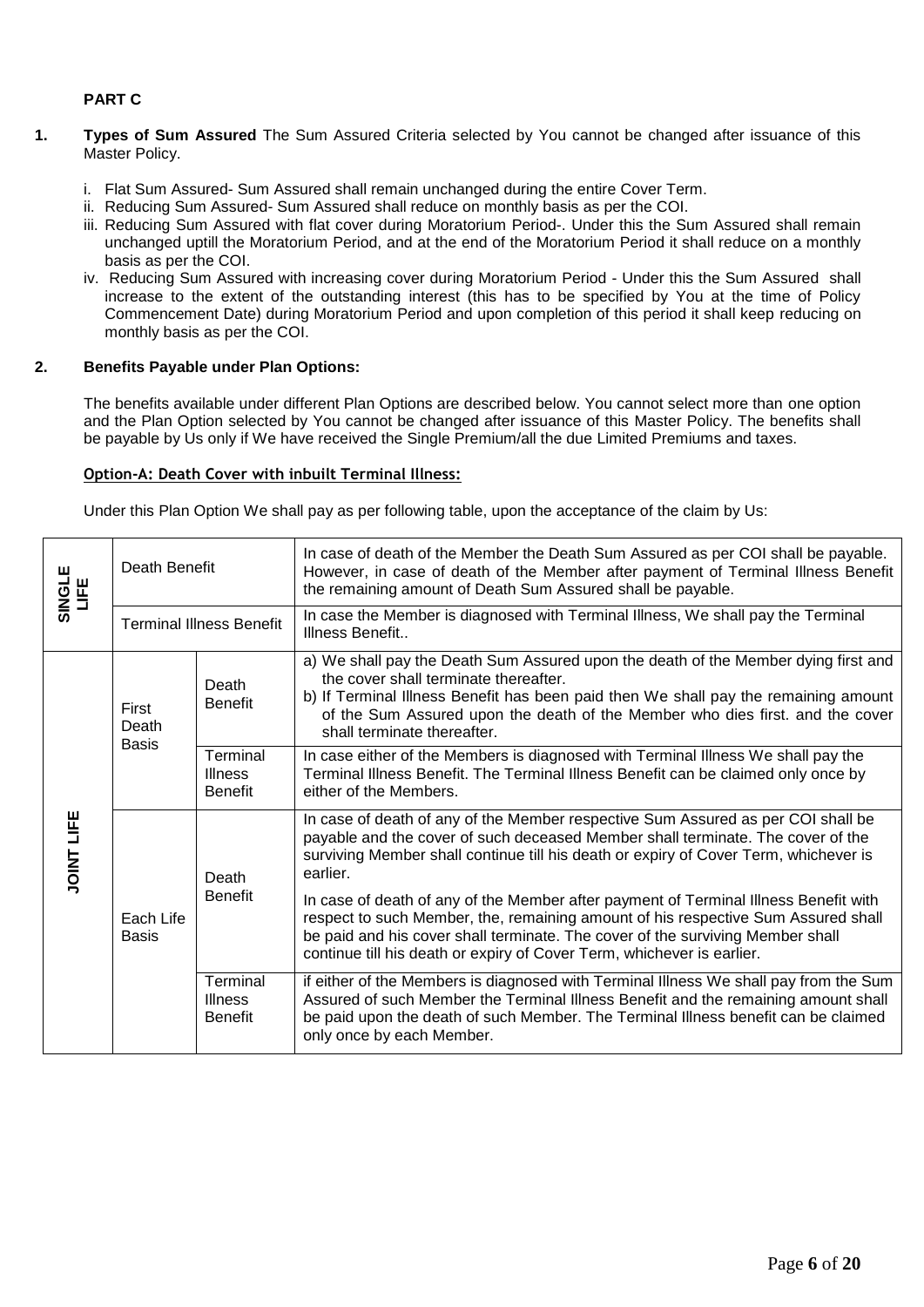#### **Option-B: Death Cover with accelerated Accidental Total Permanent Disability**

| Under this Plan Option, subject to acceptance of the claim by Us, We shall pay as per following table: |  |  |  |  |  |
|--------------------------------------------------------------------------------------------------------|--|--|--|--|--|
|--------------------------------------------------------------------------------------------------------|--|--|--|--|--|

| 当<br>Death Benefit |                                                                          |                                                                         | In case of death of the Member, Death Sum Assured as per COI shall be payable<br>and the cover shall terminate.                                                                                                                                                                                                                            |  |  |
|--------------------|--------------------------------------------------------------------------|-------------------------------------------------------------------------|--------------------------------------------------------------------------------------------------------------------------------------------------------------------------------------------------------------------------------------------------------------------------------------------------------------------------------------------|--|--|
| SINGLE             | <b>Accidental Total</b><br><b>Permanent Disability</b><br><b>Benefit</b> |                                                                         | In case the Member suffers from an Accidental Total and Permanent Disability, the<br>Death Sum Assured as per COI shall be payable and the cover shall terminate.                                                                                                                                                                          |  |  |
|                    | First                                                                    | Death<br><b>Benefit</b>                                                 | We shall pay the Death Sum Assured upon the death of the Member dying first and<br>the cover shall terminate thereafter.                                                                                                                                                                                                                   |  |  |
| <b>JOINT LIFE</b>  | Death<br>Basis                                                           | Accidental<br>Total<br>Permanent<br><b>Disability</b><br><b>Benefit</b> | We shall pay the Death Sum Assured when either of the Member first suffers from an<br>Accidental Total and Permanent Disability and the cover shall terminate thereafter.                                                                                                                                                                  |  |  |
|                    | Each                                                                     | Death<br><b>Benefit</b>                                                 | In case of death of a Member respective Death Sum Assured as per COI shall be<br>payable and the cover of such deceased Member will terminate. The cover of the<br>surviving Member will continue till his death or expiry of the Cover Term, whichever is<br>earlier                                                                      |  |  |
|                    | Life<br><b>Basis</b>                                                     | Accidental<br>Total<br>Permanent<br><b>Disability</b><br><b>Benefit</b> | In case any of the two Members suffer from an Accidental Total and Permanent<br>Disability, his Death Sum Assured as per the COI shall be payable and his cover<br>shall terminate. The cover of the other Member for his respective Death Sum<br>Assured shall continue till his death or expiry of the Cover Term, whichever is earlier. |  |  |

### **3. Exclusions**

Accidental Total Permanent Disability Benefit shall not be payable if Accidental Total Permanent Disability of the Member is caused by any or all of the following:

- Attempted suicide or self-inflicted injuries while sane or insane, or whilst the Member is under the influence of any narcotic substance or drug or intoxicating liquor; or
- Engaging in aerial flights (including parachuting and skydiving) other than as a fare paying passenger on a licensed passenger-carrying commercial aircraft operating on a regular scheduled route; or
- committing any breach of law with criminal intent; or
- war, whether declared or not or civil commotion; or taking part in any strike, industrial dispute, riot, etc.; or
- Engaging in hazardous sports or pastimes, e.g. taking part in (or Practicing for) boxing, caving, climbing, horse racing, jet skiing, martial arts, mountaineering, off pastel skiing, pot holing, power boat racing, underwater diving, yacht racing or any race, trial or timed motor sport. ; or
- Nuclear reaction, radiation or nuclear or chemical contamination.

### **4. Maturity Benefit**

No maturity benefit is payable by Us.

### **5. Grace Period**

If the event giving rise to a claim occurs during the Grace Period, then We will pay the benefits which are payable after deducting from the benefit payable any outstanding Limited Premium.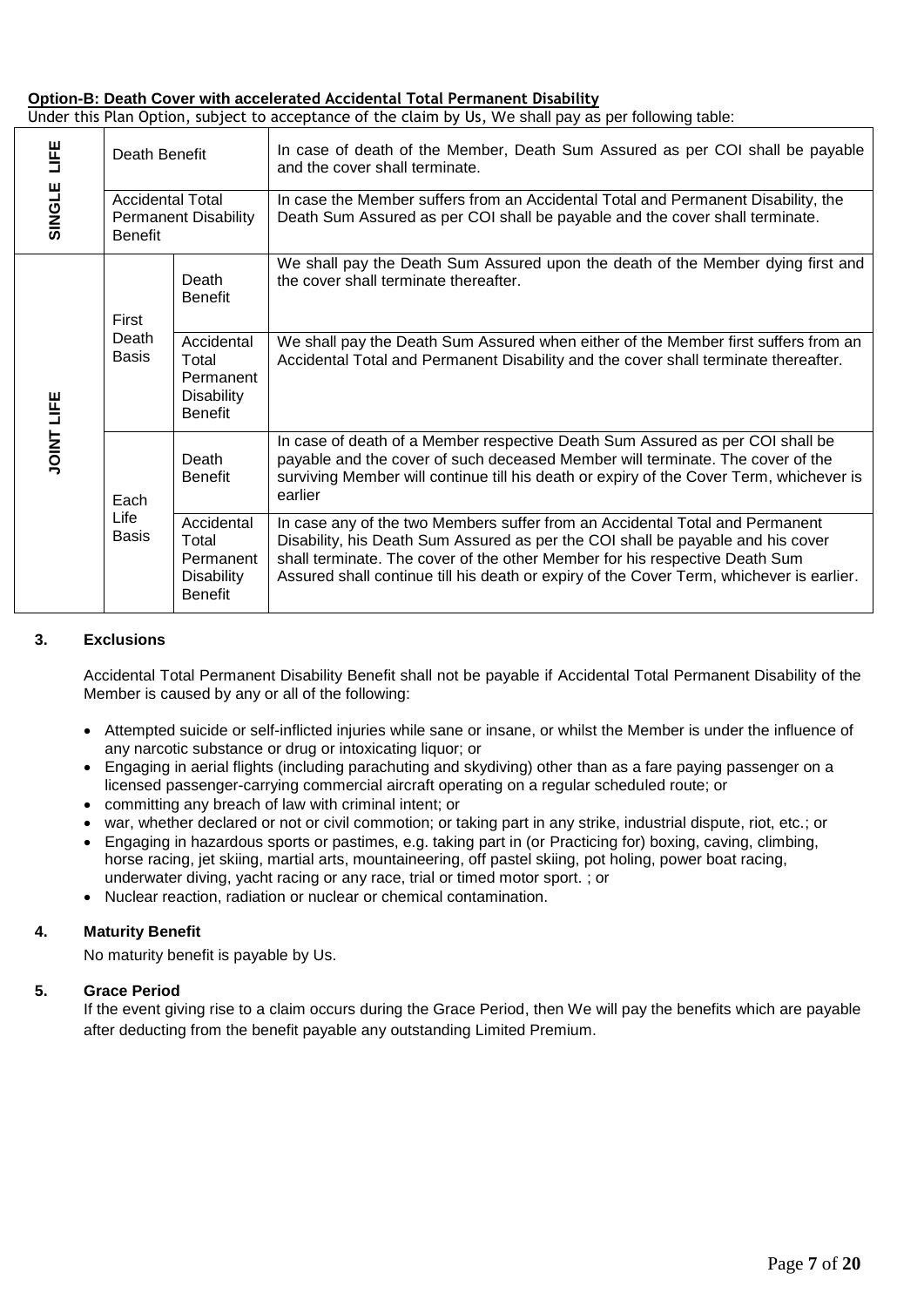## **PART D**

### **1. Free Look**

If You are dissatisfied with the Master Policy and wish to return the same, please send a letter marked to "Customer Services" along with the original Master Policy Document and premium receipt stating reasons for returning the Master Policy. You must exercise the option to return the Master Policy within fifteen days of receipt of this Master Policy Document (thirty days if the Master Policy has been solicited through distance marketing) On receipt of the aforementioned documents We will refund the premium received (without interest) after deducting proportionate risk premium for the period of cover and expenses incurred on medical examination (if any) and stamp duty charges.

#### **2. Payment of Premium and Grace Period**

2.1. In case of Single Premium option, the Premium under the Master Policy is payable in advance, in one lump sum

2.2. In case of Limited Premium option:

- 2.2.1. If the Limited Premium is not paid within the Grace Period then theprovisions as per clause 4 shall be applicable.
- 2.2.2. However if it can be proved that the Member had paid the Premium and secured a proper receipt from the Master Policyholder then We shall pay the benefits to the Claimant subject to Our underwriting Policy.
- 2.2.3. We will not accept any part payment towards the Limited Premium due.

If cover for the Member is lapsed due to non-payment of Limited Premium within the Grace Period, it may be revived during the Revival Period subject to Our sole discretion and on receipt of written notice from the Member to revive the cover duly accompanied by all due Premiums (including applicable taxes). It is solely Our discretion, to revive the cover for the Member on modified Terms or not to revive the cover at all and the same shall be subject to Our underwriting policy. If We agree to revive the cover of the Member, Member shall comply with any requests for information and documentation made by Us. The revival of the cover of the Member shall only be effective from the date on which We have issued a written endorsement confirming the revival of the cover for the Member.

### **3. Surrender**

3.1 Surrender of Master Policy

In case of surrender of Master Policy, the Member's cover shall continue as an individual policy and We shall continue to serve such Members up till the coverage of the Member under the Master Policy unless the Member surrenders his cover.

#### 3.2 Surrender of Member's Cover

- 3.2.1 A Member may request Us directly or through You for the surrender of his cover. In case of joint life policy, such request is to be received from both the Members.
- 3.2.2 Please note that where premium is Single Premium the cover can be surrendered at any time and for Limited Premium cover, the cover c**a**n be surrendered only if We have received at least three Limited Premiums.
- 3.2.3 Surrender Value shall be calculated as follows:

#### **Single Premium:**

Surrender Value at time (t) =  $60\% x$ Out Standing term of the policy in months Policy term in months Loan Outstanding at month t  $\frac{1}{\text{Sum}$  Assured at inception of the policy  $x$  SP (excluding extra premium  $\langle taxes \rangle$ **Limited Premium Cover** Surrender Value at time (t) =

=60% of Total Premiums Paid x  $\frac{0$ ut Standing term of the policy in months  $x \frac{$  Loan Outstanding at month t<br>Policy term in months  $x \frac{1}{\text{Sum Assured at inception of the p}}$ Sum Assured at inception of the policy *\*Premiums for calculating the Surrender Value will be excluding any extra premium/taxes.*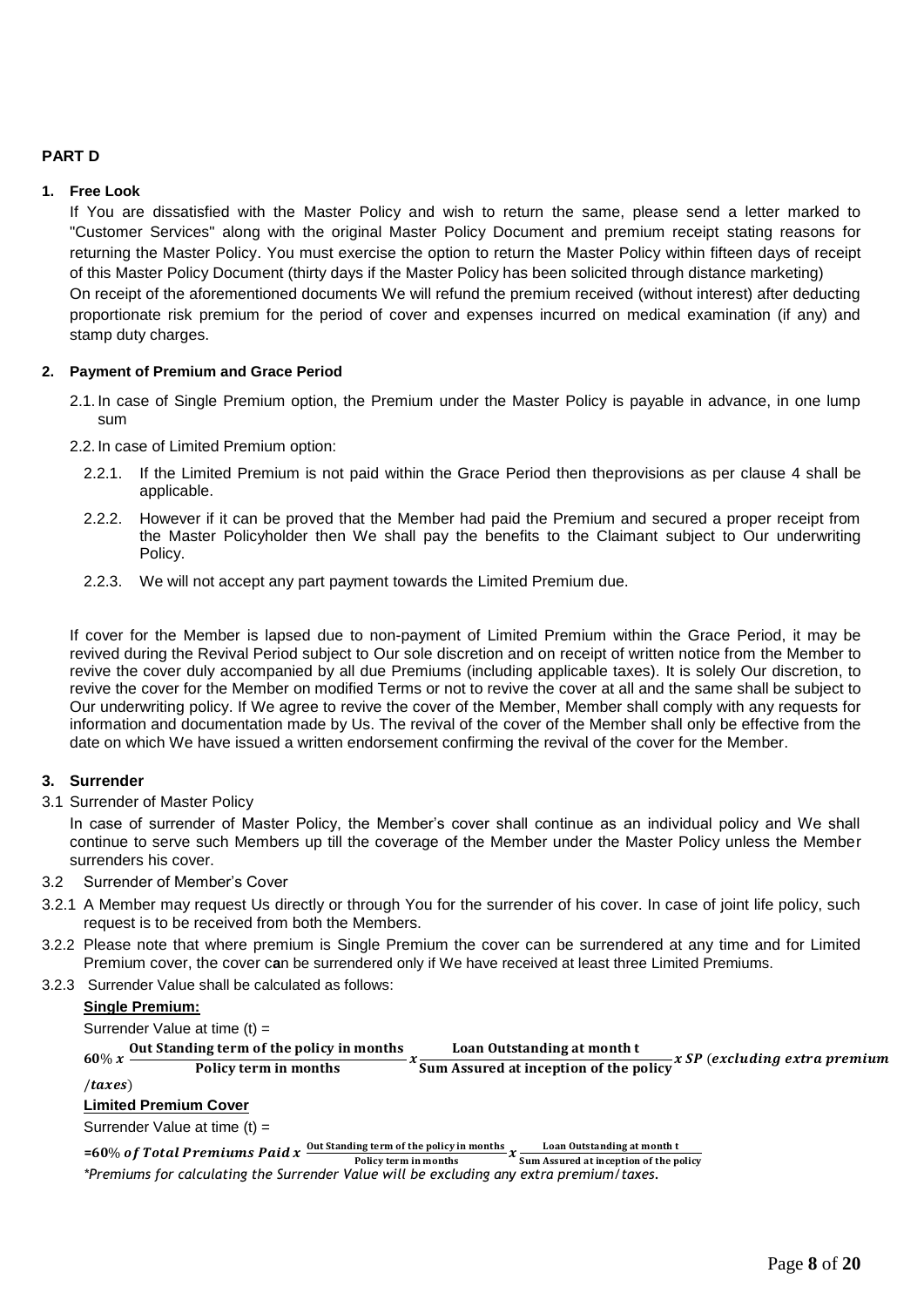## **4. Revival**

If We do not receive the due unpaid Limited Premium in full within the Grace Period then the ensuing consequences have been described in chart below. Member has the right to revive the cover within the Revival Period If the due Limited Premiums have not been In case Limited Premium have been received by Us at least for

| received by Us for the first two years:       | first two Years and the subsequent due Limited Premium have                          |  |  |
|-----------------------------------------------|--------------------------------------------------------------------------------------|--|--|
| a) Cover will lapse from the due date of the  | not been paid:                                                                       |  |  |
| first unpaid Limited Premium.                 | a) Policy will become Paid-Up and the Sum Assured shall stand                        |  |  |
| b) If cover is not revived during the Revival | reduced to Paid-up Sum Assured. Paid-up Sum Assured at                               |  |  |
| Period then the cover shall<br>stand          | time $t' =$                                                                          |  |  |
| terminated and after paying 30% of the        | No.of Premiums Paid<br>Total No.of Premiums Payable x Loan Outstanding at month 't'. |  |  |
| Limited Premiums received by Us will be       |                                                                                      |  |  |
| paid                                          | b) Death Benefit When cover is not revived: Upon death of the                        |  |  |
| c) If the Member dies during the Revival      | Member, the Claimant shall receive the Paid Up Sum Assured                           |  |  |
| Period, the cover shall terminate and         | and the cover shall terminate.                                                       |  |  |
| 30% of the Limited Premiums received by       |                                                                                      |  |  |
| Us, shall be paid to the Claimant.            |                                                                                      |  |  |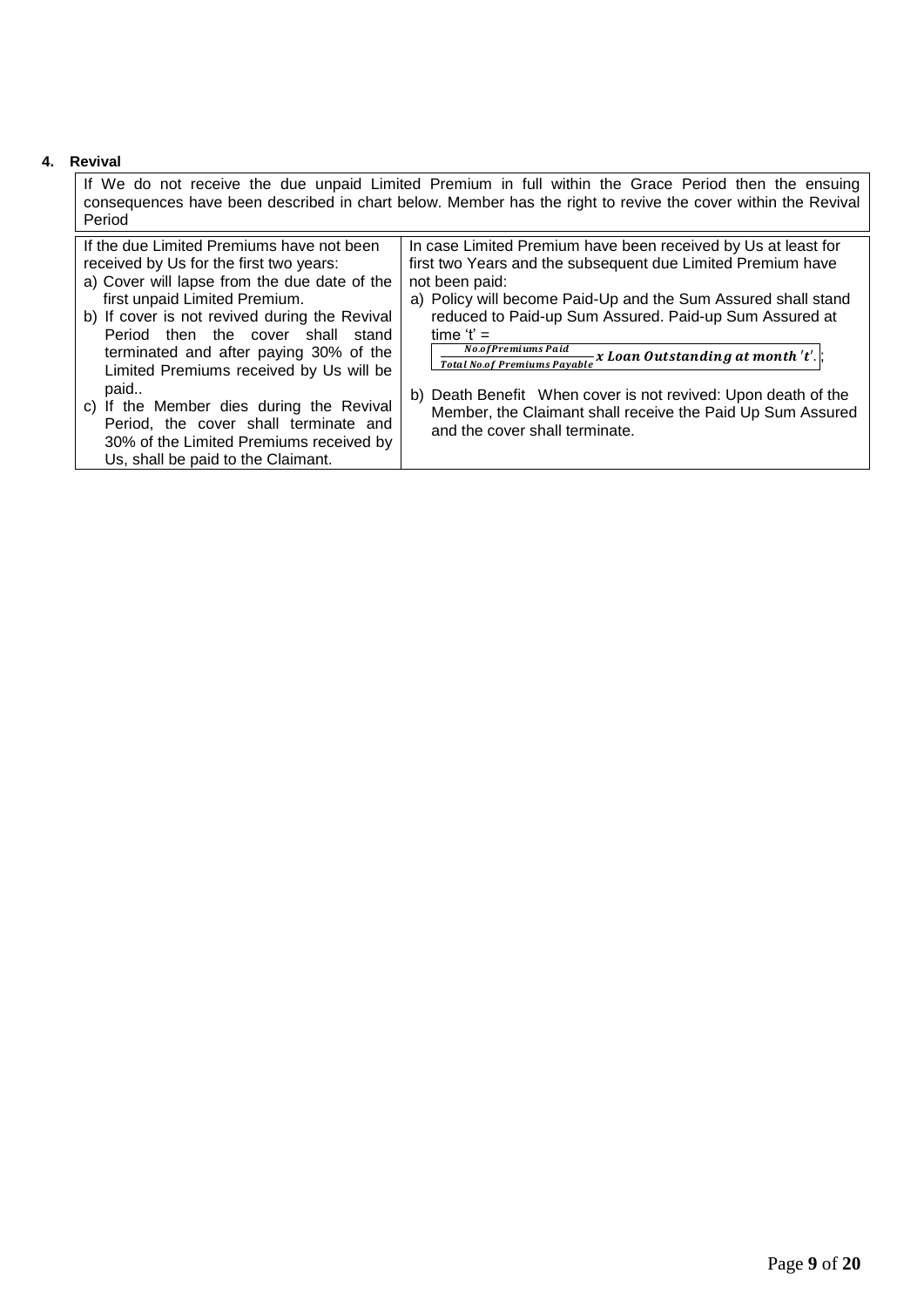# **PART E**

- 1. Applicable Charges Not applicable to the Policy
- 2. Fund Options Not applicable to the Policy
- 3. Fund Name Not applicable to the Policy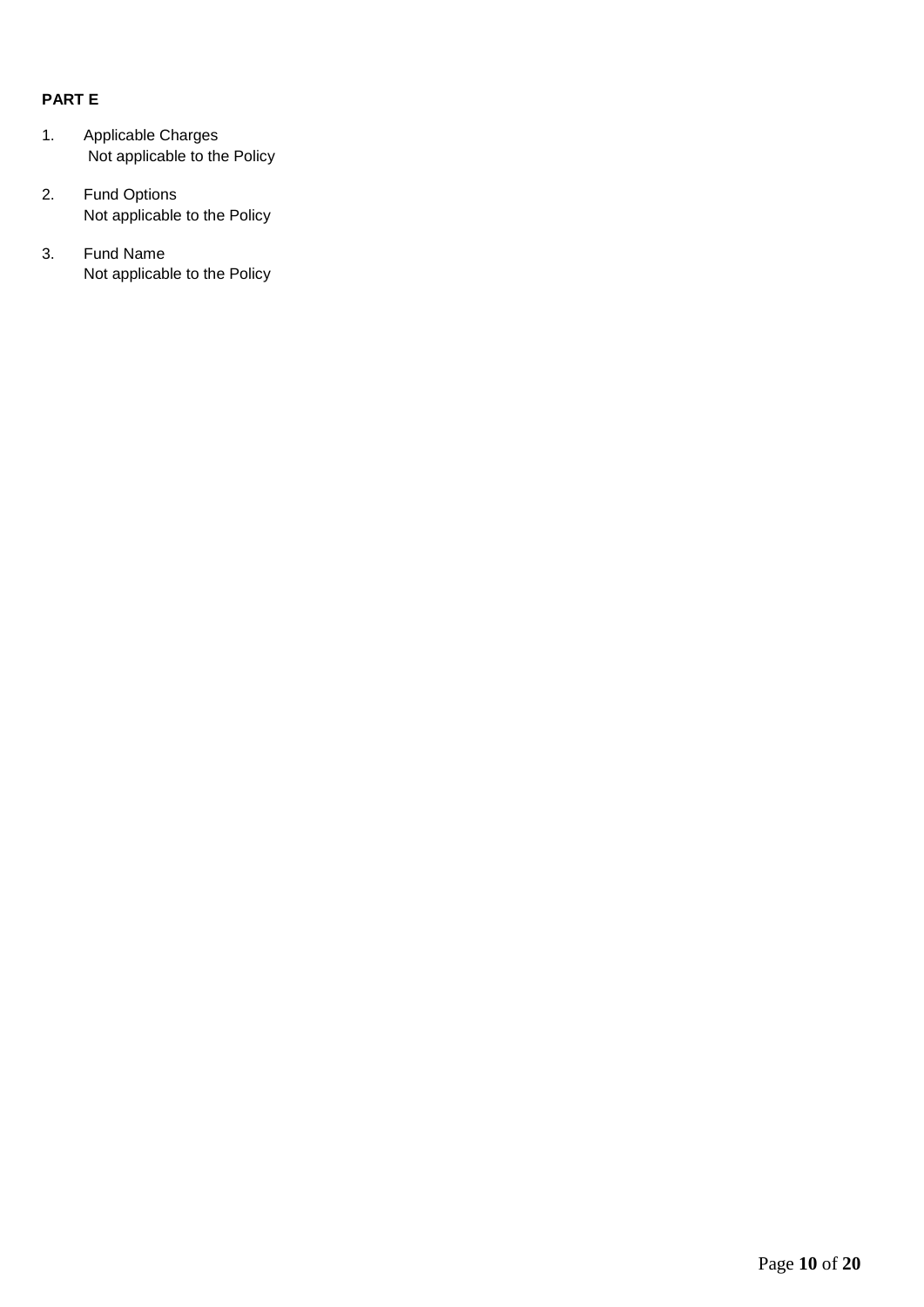## **Part F General Terms & Conditions**

### **1. Agent's Authority**

An insurance agent is not authorised to amend the Master Policy; accept any notice; accept cash or bearer cheque on Our behalf.

## **2. Procedure for Payment of Claims**

2.1 Payment of Death Benefit

We will pay the Death Benefit to the Claimant if the following conditions are fulfilled to Our satisfaction:

- 2.1.1 Completed and signed claim form (including NEFT details and bank account proof as specified in the claim form).
- 2.1.2 Original Certificate of Insurance
- 2.1.3 Death certificate in original or an attested copy issued by the competent authority.
- 2.1.4 Certified Age proof of the Member if not submitted at the time of Member enrolment.
- 2.1.5 Cause of death certified by last medical attendant/hospital, if any.
- 2.1.6 If the death occurred due to un-natural reasons, certified copies of First Information Report (FIR), Post Mortem Report (PMR), Final Police Inquest Report (FPIR) along with cuttings of news paper articles, if any.
- 2.1.7 Complete hospital death summary with daily notes and treatment records if the Member died in hospital.
- 2.1.8 Valid identification and address proof of the Claimant.
- 2.1.9 Any other documents or information or requirement specified/requested by Us to investigate the claim and to ascertain that the death claim pertains to a bonafide Member.

The above documents should be received by Us within ninety days of death of Member. We may condone the delay beyond ninety days if the Claimant proves to Our satisfaction that the delay was for reasons beyond his control.

- 2.2 For Regulated Entities, in case the Master Policy is issued under the lender-borrower category to a Regulated Entity, the Member shall issue a specific authorization in Our favour to the effect that in the unfortunate event of Member's death during the Policy Term, the Death Benefit, if any payable under the Master Policy shall first be utilized for payment to Master Policyholder for the outstanding loan amount as specified in Master Policyholder's credit account statement and the balance amount, if any, payable under the Master Policy will be payable to Member's Nominee. .
- 2.3 For entities other than the Regulated Entities, on the unfortunate event of the Member's death during the Cover Term, the Death Benefit shall be payable to the Claimant.

### **3. Eligibility Criteria**

- 3.1 Person shall be eligible to become a Member upon all the following being satisfied:
- 3.1.1 The person is not younger than Age 18 (15 in case of education loan) and not older than Age 70 at the proposed Member Effective Date;
- 3.1.2 The Member has signed and dated the membership form containing the Declaration of Good Health, if any, paid the premium and the insurer has accepted the same.
- 3.1.3 The Member's name being entered in the Register of Members and updated with Us.
	- 3.2 You shall provide Us with any information and/or documentation We request in respect of any actual or prospective Member. If We do not receive the documentation and/or information for that Member within 07 (seven) days of it having been requested, then that Member's name shall be deemed to have been removed from the Register of Members effective from the date of Our request for such information and/or documentation.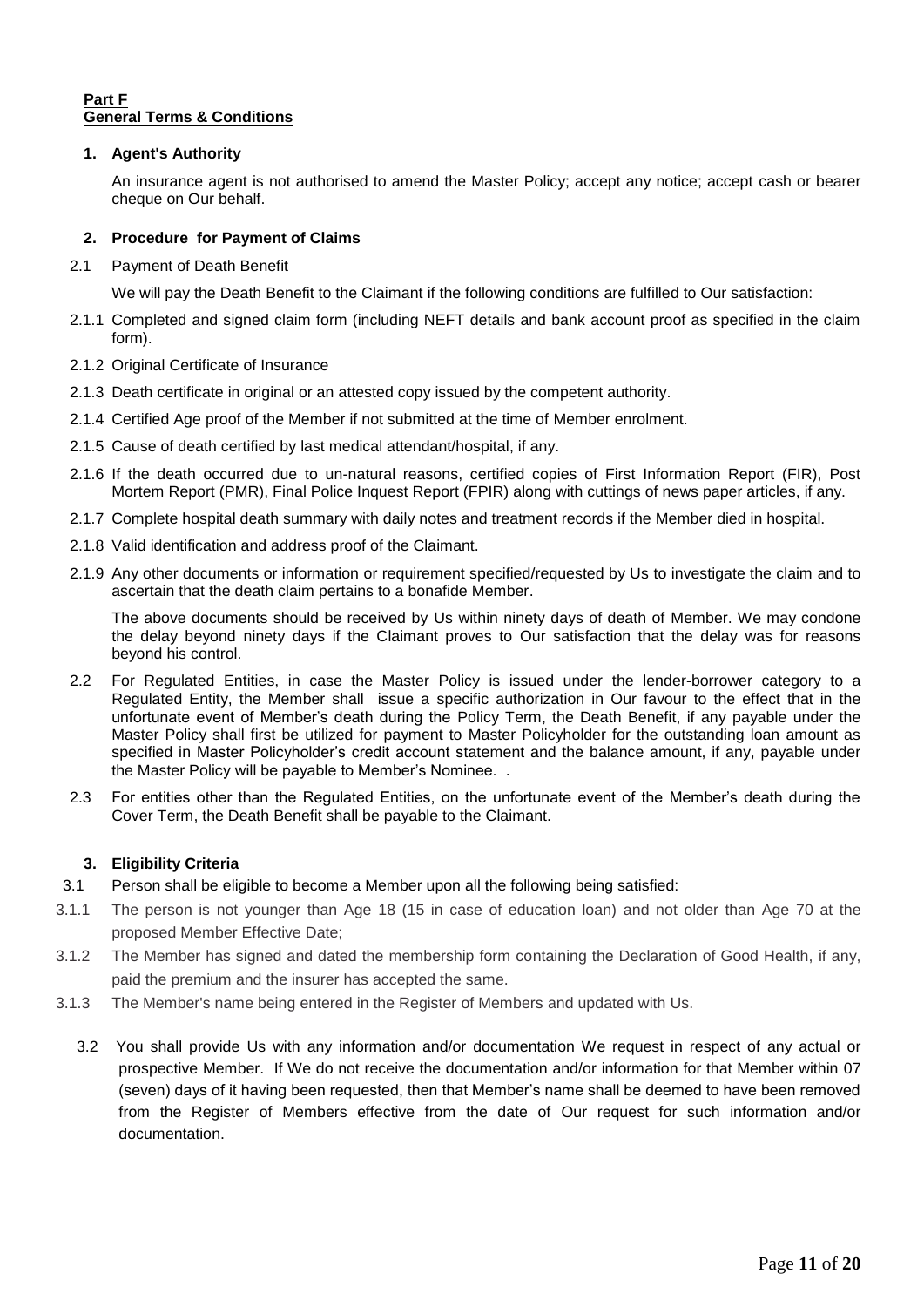## **4. Entire Contract**

This Master Policy constitutes the entire contract of insurance between You and Us. We may amend the Master Policy if We consider this to be either necessary or desirable (to be evidenced by and effective from the date of an endorsement on the Schedule) but agree not to do so without first having obtained the consent of the IRDA of India.

#### **5. Fraud, Misstatement and Forfeiture**

Fraud, Misrepresentation and forfeiture would be dealt with in accordance with provisions of Sec 45 of the Insurance Act 1938 as amended from time to time. A Leaflet containing the simplified version of the provisions of section 45 is enclosed in Annexure–1.

**6. Nomination should be in accordance with provisions of sec 39 of the Insurance Act 1938 as amended from time to time.**

A Leaflet containing the simplified version of the provisions of Section 39 is enclosed in Annexure – 2

**7. Assignment should be in accordance with provisions of Section 38 of the Insurance Act 1938 as amended from time to time.**

A Member can exercise the option to assign his Certificate of Insurance in accordance with Section 38 of the Insurance Act, 1938, as amended from time to time. A Leaflet containing the simplified version of the provisions of Section 38 is enclosed in Annexure – 3.

#### **8. Governing Law**

This Master Policy shall be governed by Indian laws. Any disputes or differences arising out of or under this Master Policy shall be subject to the jurisdiction of Indian Courts.

#### **9. Loss of the Master Policy Document**

- 9.1 In case of loss or destruction of this Master Policy Document, please write to Us. We will issue a duplicate Master Policy Document upon receipt of an affidavit and indemnity bond along with nominal fee prescribed by Us.
- 9.2 Please note that the Free Look clause shall not be applicable with respect to such duplicate Master Policy Document and with the issuance of the duplicate Master Policy document the original shall cease to have any legal effect.

### **10. Acceptance of instructions**

We will not act upon any instruction; request or notice from You until supporting information and documentation required by Us has been received by Us.

### **11. Notices & Correspondence**

- 11.1 All notices and correspondence should be sent in writing to Our address specified in the Schedule or at any of Our branch offices.
- 11.2 We will send You the Master Policy Document and any other correspondence relating to servicing or administration of the Policy through speed post or courier or any other legally recognized mode of communication (including e-mail), at the address and registered email id provided in the Schedule. You or Your Claimant must inform Us of change in address (including any change in registered email id), failing which We will continue to correspond at the last recorded address and shall not be held liable in any manner for any losses or damages suffered by You or Your Claimant due to the above.

#### **12. Suicide**

- If the Member commits suicide within twelve (12) months of:
	- (i) the Member Effective Date, We shall pay eighty percent (80%) of the premiums received in respect of that Member excluding extra premium and taxes (provided that all Premiums due with respect to that Member have been received till the date of occurrence of the Member's death.)
	- (ii) Revival of cover, We shall pay higher of eighty percent (80%) of the premiums received in respect of that Member excluding taxes and extra premiums or the Surrender Value, if any.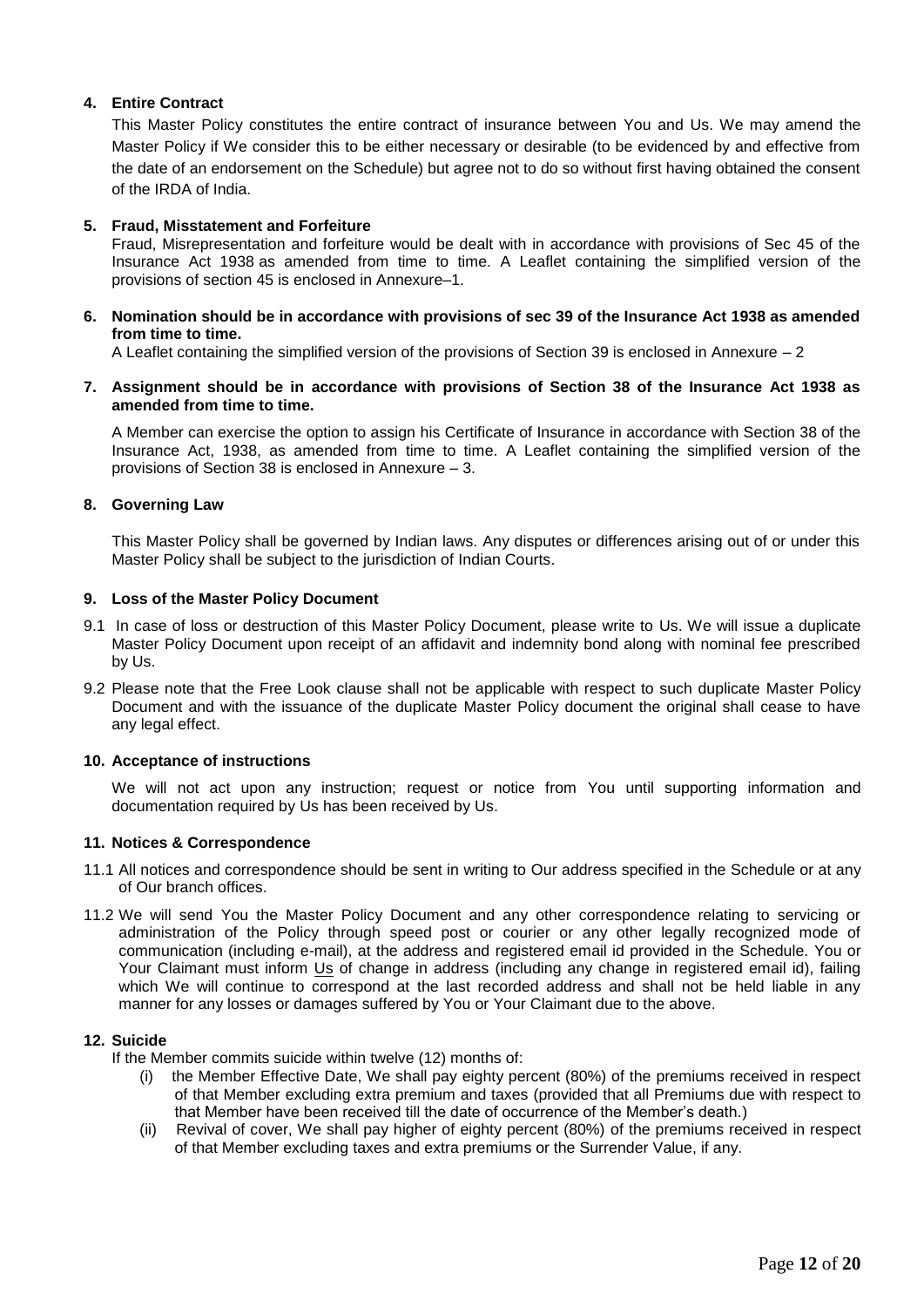### **13. Taxation**

- 13.1 You need to pay all applicable taxes, cess or levies over and above the Premium, fees and charges payable by You.
- 13.2 We will deduct any applicable taxes, cess or levies, as may be in force from time to time from any amounts payable by Us to You. We do not offer any tax advice or consultancy and You are advised to seek the opinion from Your tax advisor in relation to the applicable tax benefits and liabilities. We do not hold any responsibility for Your and/or Nominee's claim to any deduction/s under the tax laws in respect of the amount contributed or accrued/received

### **14. Termination of Membership**

- A Member shall immediately and automatically cease to be a Member upon the earlier of :
- 14.1 Cancellation of Certificate of Insurance under Free Look option; or
- 14.2 Failing to satisfy any of the eligibility criteria specified hereinabove in Article 3; or
- 14.3 Death of the Member: or

14.4 Master Policyholder's intimation to Us for removal of the name of Member from the Register of Members; or

- 14.5 Exhaustion of Sum Assured due to claim payment in respect of insured event; or
- 14.6 Repudiation of claim; or
- 14.7 Payment of Surrender Value; or
- 14.8 On the expiry of the Revival Period if the Member's Cover is not revived; or
- 14.9 the termination of the Master Policy

#### **15. Age**

We have calculated the Premium under the Policy basis the Age of Member as declared in the Register of Members. If at any time during the Policy Term the Age of the Member is found to be higher than the Age declared, We reserve the right to cancel the Policy. However, upon Your specific written request, We may consider continuing the Policy at revised terms, which may include enhanced Premium and/or reduced benefits payable under the Policy. If the age of the Insured is found to be is such that he is not eligible for the Policy We shall cancel the Policy.

### **16. Territorial Limits & Currency**

All premium, taxes, levies and benefits are payable only within India and in Indian Rupees.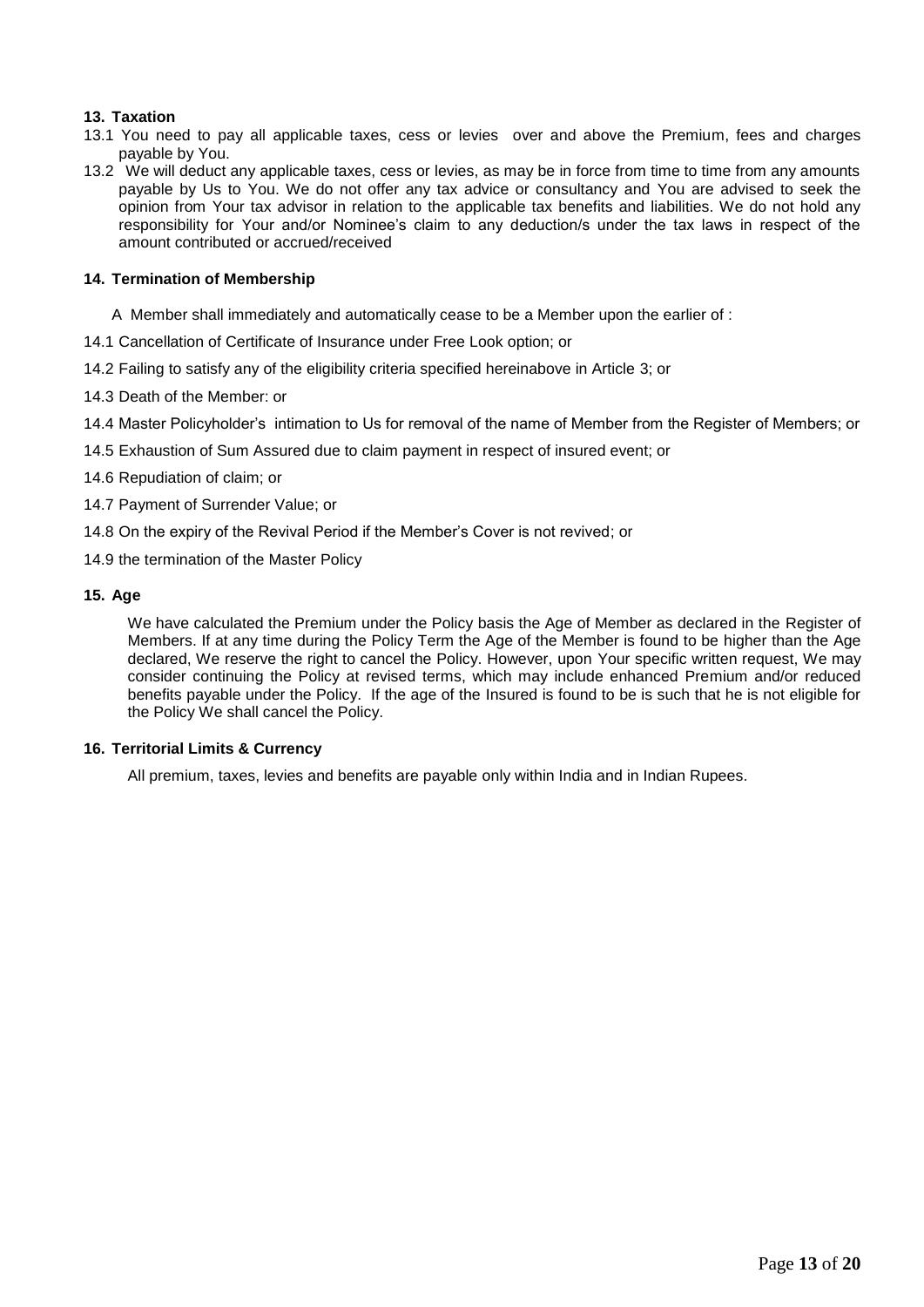#### **PART G**

#### **Grievance Redressal Mechanism**

#### **1) Customer Service Assistance**

i) For any query, complaint or grievance relating to the Policy You can:

- a) call Us at **1800-103-7766** / **1800-180-2266**; or
- b) email Us at: [complaints@avivaindia.com;](mailto:complaints@avivaindia.com) or
- c) approach any of Our branch offices; or
- d) contact Your advisor; or
- e) contact Our customer services group at Our address specified in the Schedule.

ii) For updated contact details, We request You to regularly check Our website .

#### **2) Contact Our Grievance Redressal Officer**

i) If You do not receive any response from Us or are not satisfied with Our response, You can contact Complaint Redressal Officer at:

a) Head Office Aviva Life Insurance Company India Limited, 401-A, 4th Floor, Block A, DLF Cyber Park, Sector 20, NH-8, Gurugram , Haryana - 122 008; or

b) call at 0124-2709046; or

c) email at [cro@avivaindia.com.](mailto:cro@avivaindia.com)

#### **3) How to Approach IRDAI Grievance Cell**

i) If still not satisfied with the response or do not receive a response within 14 days, You may approach the Grievance Redressal Cell, Insurance Regulatory and Development Authority of India, Survey No. 115/1, Financial District, Nanakramguda, Gachibowli, Hyderabad ,Telangana State – 500032.Phone No- (040)20204000. email: [irda@irda.gov.in.](mailto:irda@irda.gov.in)

#### **4) How to Approach Insurance Ombudsman**

i) Alternatively, You may approach the Insurance Ombudsman at the address mentioned in table below or at the IRDAI's website www.irda.gov.in, if Your grievance pertains to:

- a) delay in settlement of claims, beyond the time specified in the regulations by the IRDAI;
- b) any partial or total repudiation of claims by the life insurer;
- c) disputes over premium paid or payable in terms of insurance policy;
- d) misrepresentation of policy terms and conditions at any time in the policy document or policy contract;
- e) legal construction of insurance policies in so far as the dispute relates to claim;
- f) policy servicing related grievances against insurers and their agents and intermediaries;
- g) issuance of life insurance policy which is not in conformity with the proposal form submitted by the proposer;
- h) non-issuance of insurance policy after receipt of premium in life insurance; and

any other matter resulting from the violation of provisions of the Insurance Act, 1938 or the regulations, circulars, guidelines or instructions issued by the IRDAI from time to time or the terms and conditions of the policy contract, in so far as they relate to issues mentioned at clauses (a) to (f) .

ii) The complaint shall be in writing, duly signed by the complainant or through his legal heirs, nominee or assignee. The complaint shall state clearly:

- a) the name and address of the complainant;
- b) the name of the branch or office of the insurer against whom the complaint is made;
- c) the facts giving rise to the complaint and supporting documents;
- d) the nature and extent of the loss caused to the complainant; and
- e) the relief sought from the Insurance Ombudsman.

iii) As per Rule 14(3) of the Insurance Ombudsman Rules, 2017, the complaint to the Insurance Ombudsman can be made only if the complainant makes a written representation to the insurer named in the complaint and;

- a) either the insurer had rejected the complaint; or
- b) the complainant had not received any reply within a period of one month after the insurer received his representation; or
- c) the complainant is not satisfied with the reply given to him by the insurer.
- iv) The complaint should be made within one (1) year:
- a) after the order of the insurer rejecting the representation is received; or
- b) after receipt of decision of the insurer which is not to the satisfaction of the complainant;
- c) after expiry of one (1) month from the date of sending the written representation to the insurer to which the insurer has failed to reply.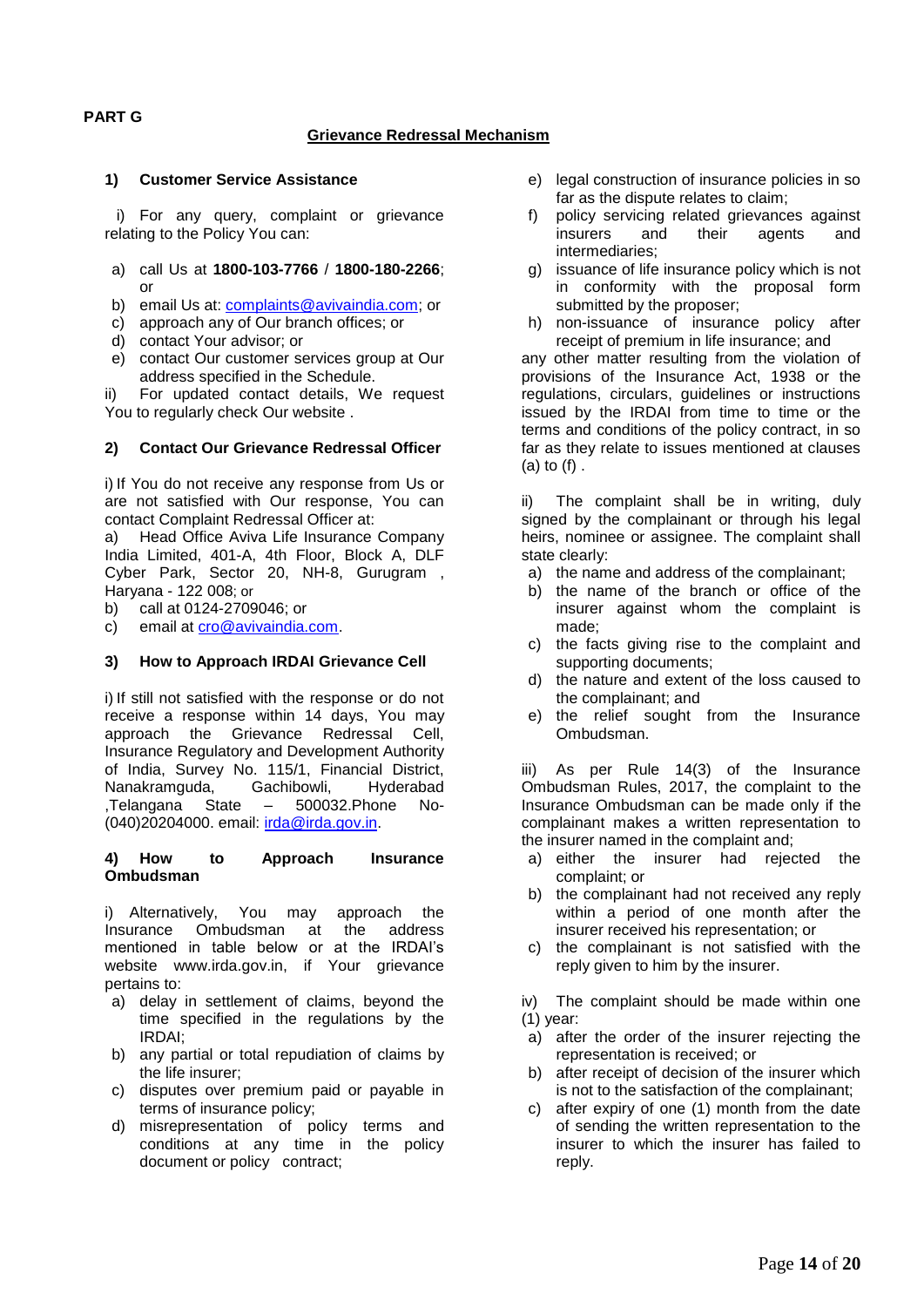v) No complaint before the Insurance Ombudsman shall be maintainable on the same subject matter on which proceedings are pending before or disposed of by any court or consumer forum or arbitrator.

vi) We have given below the details of the existing offices of the Insurance Ombudsman. You may approach the respective Insurance Ombudsman as per Your location.We request you to regularly check IRDAI's website [www.irdai.gov.in f](http://www.irdai.gov.in/)or updated contact details of the Insurance Ombudsman

### **5) Office of the Governing Body of Insurance Council**

3rd Floor, Jeevan Seva Annexe, S.V. Road, Santacruz (W), MUMBAI -400021. Tel:- 022-26106245/ 022-26106980, Fax:- 022- 26106949, E mail: inscouncil@gmail.com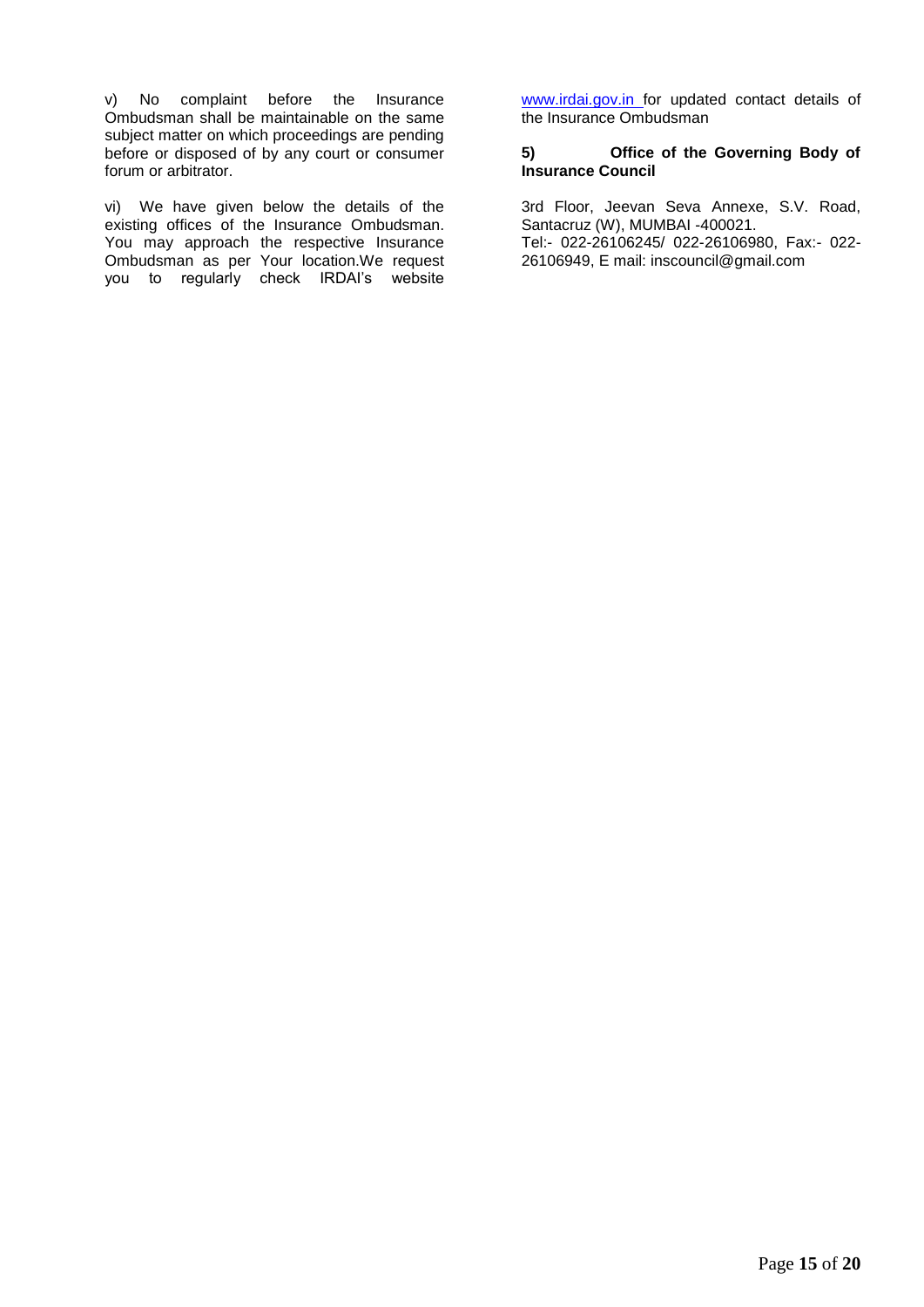# **List of Insurance Ombudsman**

| S.No | Office of the       | <b>Contact Details</b><br><b>Areas of Jurisdiction</b>                               |                                           |
|------|---------------------|--------------------------------------------------------------------------------------|-------------------------------------------|
|      | Ombudsman           |                                                                                      |                                           |
| 1.   | <b>AHMEDABAD</b>    | Jeevan Prakash Building, 6th floor,                                                  | Gujarat, UT of Dadra & Haveli,            |
|      |                     | Tilak Marg, Relief Road,                                                             | Daman and Diu                             |
|      |                     | Ahmedabad - 380 001.<br>Tel.: 079 - 25501201/02/05/06                                |                                           |
|      |                     |                                                                                      |                                           |
| 2.   | <b>BENGALURU</b>    | Email: bimalokpal.ahmedabad@ecoi.co.in<br>Jeevan Soudha Building, PID No. 57-27-N-19 | Karnataka                                 |
|      |                     | Ground Floor, 19/19, 24th Main Road, JP                                              |                                           |
|      |                     | Nagar, Ist Phase, Bengaluru - 560 078.                                               |                                           |
|      |                     | Tel.: 080 - 26652048 / 26652049                                                      |                                           |
|      |                     | Email: bimalokpal.bengaluru@ecoi.co.in                                               |                                           |
| 3.   | <b>BHOPAL</b>       | Janak Vihar Complex, 2nd Floor, 6 Malviya Nagar,                                     | Madhya Pradesh &                          |
|      |                     | Opp. Airtel Office, Near New Market, Bhopal (M.P) -                                  | Chhattisgarh                              |
|      |                     | 462 003;                                                                             |                                           |
|      |                     | Tel: 0755-2769201/202, Fax: 0755 - 27 692 03; E-                                     |                                           |
|      |                     | Mail: bimalokpal.bhopal@ ecoi.co.in                                                  |                                           |
| 4.   | <b>BHUBANESHWAR</b> | 62, Forest Park, Bhubaneshwar - 751009                                               | Orissa                                    |
|      |                     | Tel: 0674 - 259 6455/61, Fax: 0674 - 259 6429                                        |                                           |
|      |                     | E-Mail: bimalokpal.bhubaneswar@ecoi.co.in                                            |                                           |
|      | <b>CHANDIGARH</b>   | S.C.O No. 101,102 & 103, 2nd Floor, Batra Building,                                  | Punjab, Haryana, Himachal                 |
|      |                     | Sector 17- D, Chandigarh- 160017                                                     | Pradesh,                                  |
|      |                     | Tel: 0172-2706196 / 2706468;                                                         | Jammu & Kashmir, UT of                    |
|      |                     | E-Mail: bimalokpal.chandigarh@ecoi.co.in, Fax:                                       | Chandigarh                                |
|      |                     | 0172 - 270 8274                                                                      |                                           |
| 6.   | <b>CHENNAI</b>      | Fatima Akhtar Court, 4th Floor, 453 (OLD 312)                                        | Tamil Nadu, UT- Pondicherry               |
|      |                     | Anna Salai, Teynampet, Chennai - 600018                                              | town                                      |
|      |                     | Tel: 044 - 24333668 / 24335284,                                                      | and Karaikal (which are part of<br>UT of  |
|      |                     | Fax: 044 - 24333664<br>E-Mail: bimalokpal.chennai@ecoi.co.in                         | Pondicherry)                              |
| 7.   | <b>NEW DELHI</b>    | 2/2 A, 1st Floor, Universal Insurance Bldg.,                                         | Delhi                                     |
|      |                     | Asaf Ali Road, New Delhi- 110002                                                     |                                           |
|      |                     | Tel: 011 - 23239633 / 23237532, Fax: 011 -                                           |                                           |
|      |                     | 23230858                                                                             |                                           |
|      |                     | E-Mail: bimalokpal.delhi@ecoi.co.in                                                  |                                           |
| 8.   | <b>ERNAKULAM</b>    | 2 <sup>nd</sup> Floor, PulinatBuilding, Opp Cochin Shipyard, M.G.                    | Kerala, UT of (a) Lakshadweep,            |
|      |                     | Road, ERNAKULAM - 682015                                                             | (b)                                       |
|      |                     | Tel: 0484-2358759/9338, Fax: 0484 - 2359336                                          | Mahe - a part of UT of                    |
|      |                     | E-Mail: bimalokpal.ernakulam@ecoi.co.in                                              | Pondicherry                               |
| 9.   | <b>GUWAHATI</b>     | "Jeevan Nivesh", 5th Floor, Near, Panbazar                                           | Assam, Meghalaya, Manipur,                |
|      |                     | Overbridge, SS Road, Guwahati - 781001                                               | Mizoram,                                  |
|      |                     | Tel: 0361 - 2132204/5Fax: 0361 - 2732937                                             | Arunachal Pradesh, Nagaland &             |
|      |                     | E-Mail: bimalokpal.guwahati@ecoi.co.in                                               | Tripura                                   |
|      |                     |                                                                                      |                                           |
| 10.  | <b>HYDERABAD</b>    | 6-2-46, 'Moin Court', 1st<br>Floor, Lane Opp. Saleem Function Palace, A.C.           | Andhra Pradesh, Telangana,                |
|      |                     | Guards, Lakdi Ka Pool, Hyderabad- 500004                                             | and<br>$UT$ of Yanam $-$ a part of the UT |
|      |                     | Tel: 040-23325325/23312122, Fax: 040 - 23376599                                      | of                                        |
|      |                     | E-Mail: bimalokpal.hyderabad@ecoi.co.in                                              | Pondicherry                               |
| 11.  | <b>JAIPUR</b>       | Jeevan Nidhi - Il Bldg., Gr. Floor, Bhawani Singh                                    | Rajasthan                                 |
|      |                     | Marg, Jaipur - 302 005.                                                              |                                           |
|      |                     | Tel.: 0141 2740363 Email: Bimalokpal.jaipur@                                         |                                           |
|      |                     | ecoi.co.in                                                                           |                                           |
| 12.  | <b>KOLKATA</b>      | 4th Floor, Hindustan Bldg. Annexe, 4,                                                | West Bengal, UT of                        |
|      |                     | C.R.Avenue, Kolkata - 700 072                                                        | Andaman and Nicobar Islands,              |
|      |                     | Tel: 033 - 22124339 / 22124340, Fax: 033 -                                           | Sikkim                                    |
|      |                     | 22124341                                                                             |                                           |
|      |                     | E-Mail: bimalokpal.kolkata@ecoi.co.in                                                |                                           |
| 13.  | <b>LUCKNOW</b>      | 6th Floor, Jeevan Bhawan, Phase-II, Nawal Kishore                                    | Districts of Uttar Pradesh:               |
|      |                     | Road, Hazratganj, Lucknow - 226 001.                                                 | Laitpur, Jhansi, Mahoba,                  |
|      |                     |                                                                                      | Hamirpur, Banda, Chitrakoot,              |
|      |                     | Tel.: 0522 - 2231330 / 2231331                                                       | Allahabad, Mirzapur,                      |
|      |                     | Fax: 0522 - 2231310                                                                  | Sonbhabdra, Fatehpur,                     |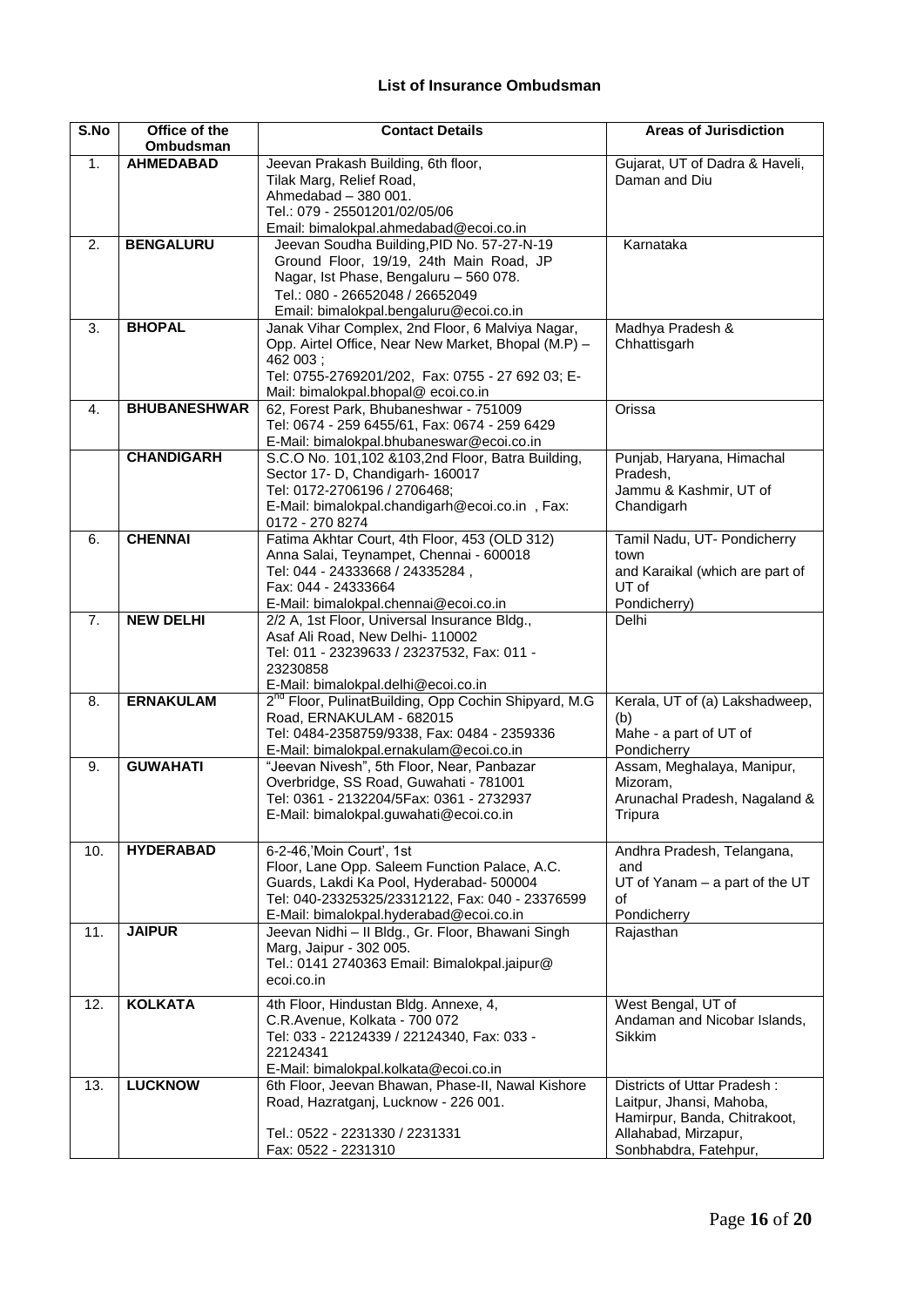| S.No              | Office of the<br>Ombudsman | <b>Contact Details</b>                                                                                                                                                                     | <b>Areas of Jurisdiction</b>                                                                                                                                                                                                                                                                                                                                                                                                           |
|-------------------|----------------------------|--------------------------------------------------------------------------------------------------------------------------------------------------------------------------------------------|----------------------------------------------------------------------------------------------------------------------------------------------------------------------------------------------------------------------------------------------------------------------------------------------------------------------------------------------------------------------------------------------------------------------------------------|
|                   |                            | Email: bimalokpal.lucknow@ecoi.co.in                                                                                                                                                       | Pratapgarh, Jaunpur, Varanasi,<br>Gazipur, Jalaun, Kanpur,<br>Lucknow, Unnao, Sitapur,<br>Lakhimpur, Bahraich,<br>Barabanki, Raebareli, Sravasti,<br>Gonda, Faizabad, Amethi,<br>Kaushambi, Balrampur, Basti,<br>Ambedkarnagar, Sultanpur,<br>Maharajgang, Santkabirnagar,<br>Azamgarh, Kushinagar,<br>Gorkhpur, Deoria, Mau,<br>Ghazipur, Chandauli, Ballia,<br>Sidharathnagar.                                                       |
| 14.               | <b>MUMBAI</b>              | 3rd Floor, Jeevan Seva Annexe (Above MTNL),<br>S.V. Road, Santa Cruz (W), Mumbai -<br>Tel: 022 - 2610/6552/6960, Fax: 022 - 26106052<br>E-Mail: bimalokpal.mumbai@ecoi.co.in               | Goa,<br>Mumbai Metropolitan Region<br>excluding Navi Mumbai &<br>Thane.                                                                                                                                                                                                                                                                                                                                                                |
| $\overline{15}$ . | <b>NOIDA</b>               | 4 <sup>th</sup> Floor, Bhagwan Sahai Palace, Main Road, Naya<br>Bans, Sector-15, Distt: Gautam Buddh Nagar,<br>U.P-201301 Tel No: 0120-2514250/52/53 Email:<br>bimalokpal.noida@ecoi.co.in | State of Uttaranchal and the<br>following Districts of Uttar<br>Pradesh: Agra, Aligarh, Bagpat,<br>Bareilly, Bijnor, Budaun,<br>Bulandshehar, Etah, Kanooj,<br>Mainpuri, Mathura, Meerut,<br>Moradabad, Muzaffarnagar,<br>Oraiyya, Pilibhit, Etawah,<br>Farrukhabad, Firozbad,<br>Gautambodhanagar, Ghaziabad,<br>Hardoi, Shahjahanpur, Hapur,<br>Shamli, Rampur, Kashganj,<br>Sambhal, Amroha, Hathras,<br>Kanshiramnagar, Saharanpur |
| 16                | <b>PATNA</b>               | 1st Floor, Kalpana Arcade Building,,<br>Bazar Samiti Road,<br>Bahadurpur,<br>Patna 800 006.<br>Tel.: 0612-2680952<br>Email: bimalokpal.patna@ecoi.co.in                                    | Bihar,<br>Jharkhand.                                                                                                                                                                                                                                                                                                                                                                                                                   |
| 17                | <b>PUNE</b>                | Jeevan Darshan Bldg., 3rd Floor, C.T.S. No.s. 195 to<br>198, N.C. Kelkar Road, Narayan Peth, Pune - 411<br>030.<br>Tel.: 020-41312555 Email:<br>bimalokpal.pune@ecoi.co.in                 | Maharashtra, Area of Navi<br>Mumbai and Thane excluding<br>Mumbai Metropolitan Region.                                                                                                                                                                                                                                                                                                                                                 |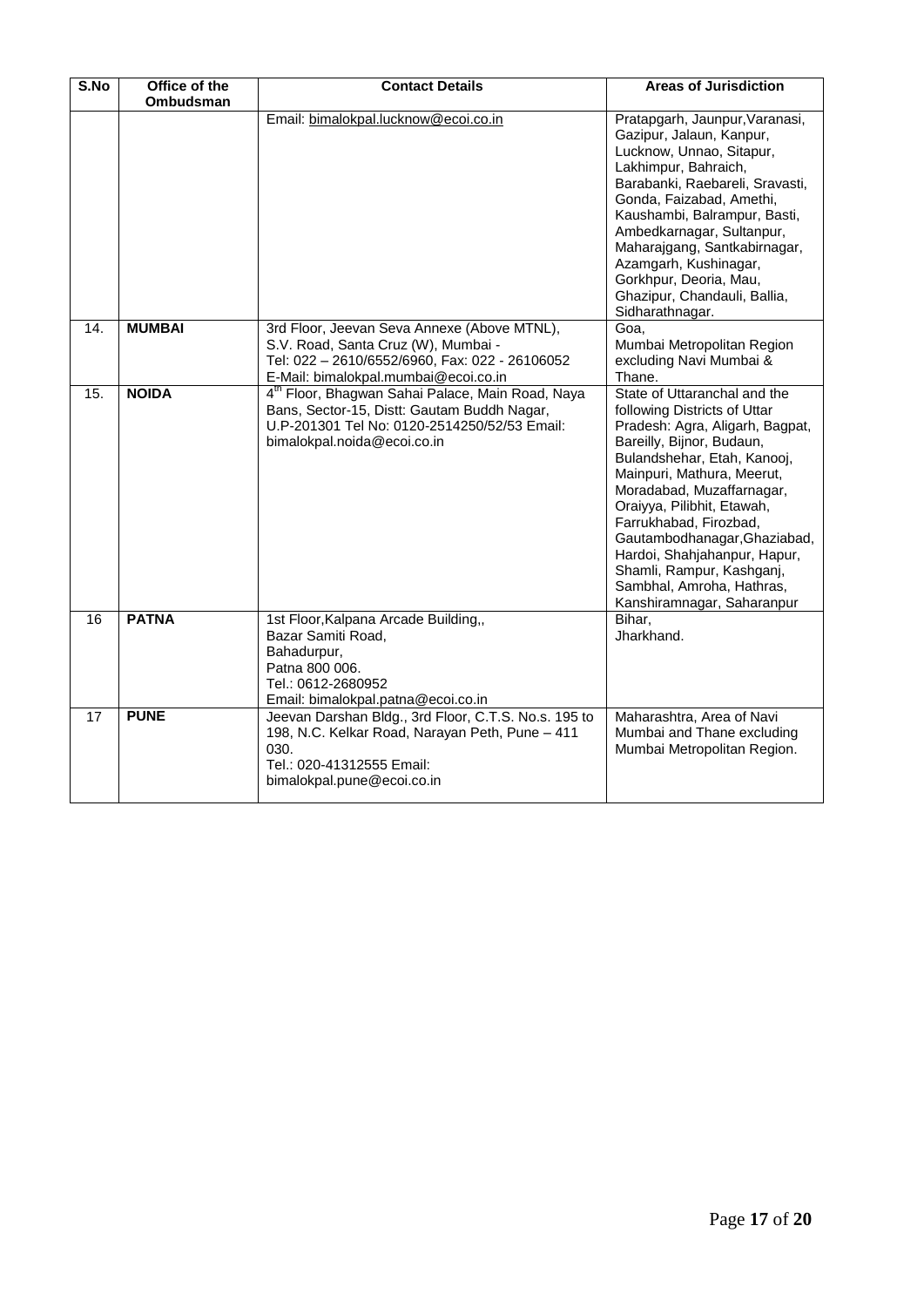#### **Annexure 1**

#### **Section 45 – Policy shall not be called in question on the ground of mis-statement after three years**

Provisions regarding policy not being called into question in terms of Section 45 of the Insurance Act, 1938, as amended by Insurance Laws (Amendment) Act 2015 which is deemed to have come into force on the  $26<sup>th</sup>$  day of December 2014 are as follows:

1.No Policy of Life Insurance shall be called in question on any ground whatsoever after expiry of 3 yrs from

a. the date of issuance of policy or

b. the date of commencement of risk or

c. the date of revival of policy or

d. the date of rider to the policy

whichever is later.

2.On the ground of fraud, a policy of Life Insurance may be called in question within 3 years from

a. the date of issuance of policy or

b. the date of commencement of risk or

c. the date of revival of policy or

d. the date of rider to the policy

whichever is later.

For this, the insurer should communicate in writing to the insured or legal representative or nominee or assignees of insured, as applicable, mentioning the ground and materials on which such decision is based. 3.Fraud means any of the following acts committed by insured or by his agent, with the intent to deceive the

insurer or to induce the insurer to issue a life insurance policy:

a. The suggestion, as a fact of that which is not true and which the insured does not believe to be true;

b. The active concealment of a fact by the insured having knowledge or belief of the fact;

- c. Any other act fitted to deceive; and
- d. Any such act or omission as the law specifically declares to be fraudulent.
- 4. Mere silence is not fraud unless, depending on circumstances of the case, it is the duty of the insured or his agent keeping silence to speak or silence is in itself equivalent to speak.
- 5. No Insurer shall repudiate a life insurance Policy on the ground of Fraud, if the Insured /beneficiary can prove that the misstatement was true to the best of his knowledge and there was no deliberate intention to suppress the fact or that such mis-statement of or suppression of material fact are within the knowledge of the insurer. Onus of disproving is upon the policyholder, if alive, or beneficiaries.
- 6. Life insurance Policy can be called in question within 3 years on the ground that any statement of or suppression of a fact material to expectancy of life of the insured was incorrectly made in the proposal or other document basis which policy was issued or revived or rider issued. For this, the insurer should communicate in writing to the insured or legal representative or nominee or assignees of insured, as applicable, mentioning the ground and materials on which decision to repudiate the policy of life insurance is based.
- 7. In case repudiation is on ground of mis-statement and not on fraud, the premium collected on policy till the date of repudiation shall be paid to the insured or legal representative or nominee or assignees of insured, within a period of 90 days from the date of repudiation.
- 8. Fact shall not be considered material unless it has a direct bearing on the risk undertaken by the insurer. The onus is on insurer to show that if the insurer had been aware of the said fact, no life insurance policy would have been issued to the insured.
- 9. The insurer can call for proof of age at any time if he is entitled to do so and no policy shall be deemed to be called in question merely because the terms of the policy are adjusted on subsequent proof of age of life insured. So, this Section will not be applicable for questioning age or adjustment based on proof of age submitted subsequently.

*[ Disclaimer : This is not a comprehensive list of amendments of Insurance Laws (Amendment) Act ,2015 which is deemed to have come into force on the 26th day of December 2014 and only a simplified version prepared for general information. Policy Holders are advised to refer to Original Insurance Laws (Amendment) Act ,2015 Gazette Notification dated March 23 , 2015 for complete and accurate details. ]*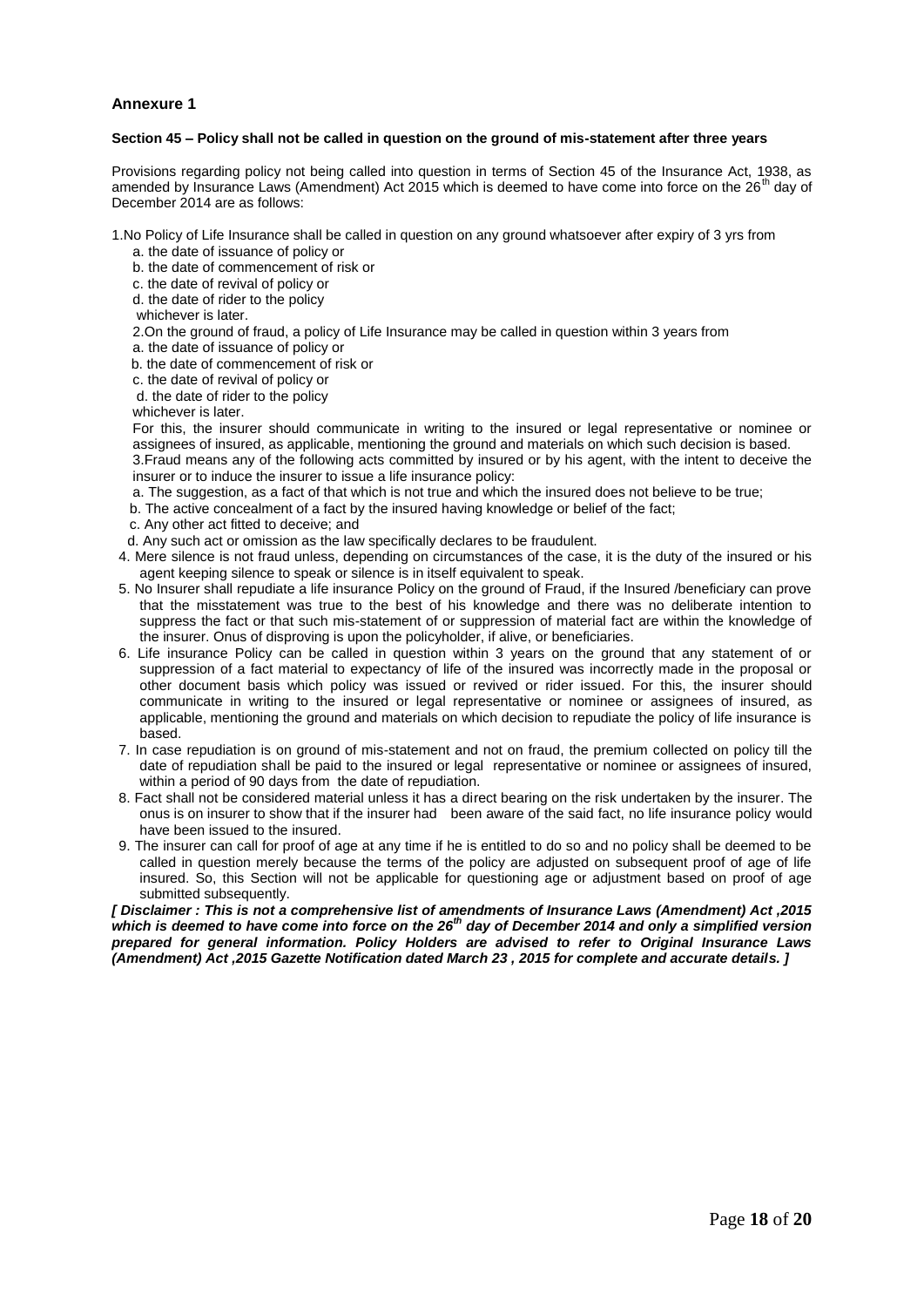#### **Annexure 2 Section 39 - Nomination by policyholder**

Nomination of a life insurance Policy is as below in accordance with Section 39 of the Insurance Act, 1938 as amended by Insurance Laws (Amendment) Act 2015 which is deemed to have come into force on the  $26<sup>th</sup>$  day of December 2014. The extant provisions in this regard are as follows:

- The policyholder of a life insurance on his own life may nominate a person or persons to whom money secured by the policy shall be paid in the event of his death.
- 2 Where the nominee is a minor, the policyholder may appoint any person to receive the money secured by the policy in the event of policyholder's death during the minority of the nominee. The manner of appointment to be laid down by the insurer.
- 3 Nomination can be made at any time before the maturity of the policy.
- 4 Nomination may be incorporated in the text of the policy itself or may be endorsed on the policy communicated to the insurer and can be registered by the insurer in the records relating to the policy.
- 5 Nomination can be cancelled or changed at any time before policy matures, by an endorsement or a further endorsement or a will as the case may be.
- 6 A notice in writing of Change or Cancellation of nomination must be delivered to the insurer for the insurer to be liable to such nominee. Otherwise, insurer will not be liable if a bonafide payment is made to the person named in the text of the policy or in the registered records of the insurer.
- 7 Fee to be paid to the insurer for registering change or cancellation of a nomination can be specified by the Authority through Regulations.
- 8 On receipt of notice with fee, the insurer should grant a written acknowledgement to the policyholder of having registered a nomination or cancellation or change thereof.
- 9 A transfer or assignment made in accordance with Section 38 shall automatically cancel the nomination except in case of assignment to the insurer or other transferee or assignee for purpose of loan or against security or its reassignment after repayment. In such case, the nomination will not get cancelled to the extent of insurer's or transferee's or assignee's interest in the policy. The nomination will get revived on repayment of the loan.
- 10 The right of any creditor to be paid out of the proceeds of any policy of life insurance shall not be affected by the nomination.
- 11 In case of nomination by policyholder whose life is insured, if the nominees die before the Policyholder, the proceeds are payable to policyholder or his heirs or legal representatives or holder of succession certificate.
- 12 In case nominee(s) survive the person whose life is insured, the amount secured by the policy shall be paid to such survivor(s).
- 13 Where the policyholder whose life is insured nominates his

a. parents or b. spouse or c. children or

d. spouse and children e. or any of them

the nominees are beneficially entitled to the amount payable by the insurer to the policyholder unless it is proved that policyholder could not have conferred such beneficial title on the nominee having regard to the nature of his title.

- 14 If nominee(s) die after the policyholder but before his share of the amount secured under the policy is paid, the share of the expired nominee(s) shall be payable to the heirs or legal representative of the nominee or holder of succession certificate of such nominee(s).
- 15 The provisions of sub-section 7 and 8 (13 and 14 above) shall apply to all life insurance policies maturing for payment after the commencement of Insurance Laws (Amendment) Act, 2015 which is deemed to have come  $\frac{1}{1}$  into force on the 26<sup>th</sup> day of December 2014.
- 16 If policyholder dies after maturity but the proceeds and benefit of the policy has not been paid to him because of his death, his nominee(s) shall be entitled to the proceeds and benefit of the policy.
- 17 The provisions of Section 39 are not applicable to any life insurance policy to which Section 6 of Married Women's Property Act, 1874 applies or has at any time applied except where before or after Insurance Laws (Amendment) Act, 2015 which is deemed to have come into force on the 26<sup>th</sup> day of December 2014, a nomination is made in favour of spouse or children or spouse and children whether or not on the face of the policy it is mentioned that it is made under Section 39. Where nomination is intended to be made to spouse or children or spouse and children under Section 6 of MWP Act, it should be specifically mentioned on the policy. In such a case only, the provisions of Section 39 will not apply.

*[Disclaimer : This is not a comprehensive list of amendments of Insurance Laws (Amendment) Act ,2015 which is deemed to have come into force on the 26th day of December 2014 and only a simplified version prepared for general information. Policy Holders are advised to refer to Original Insurance Laws (Amendment) Act ,2015 Gazette Notification dated March 23 , 2015 for complete and accurate details. ]*